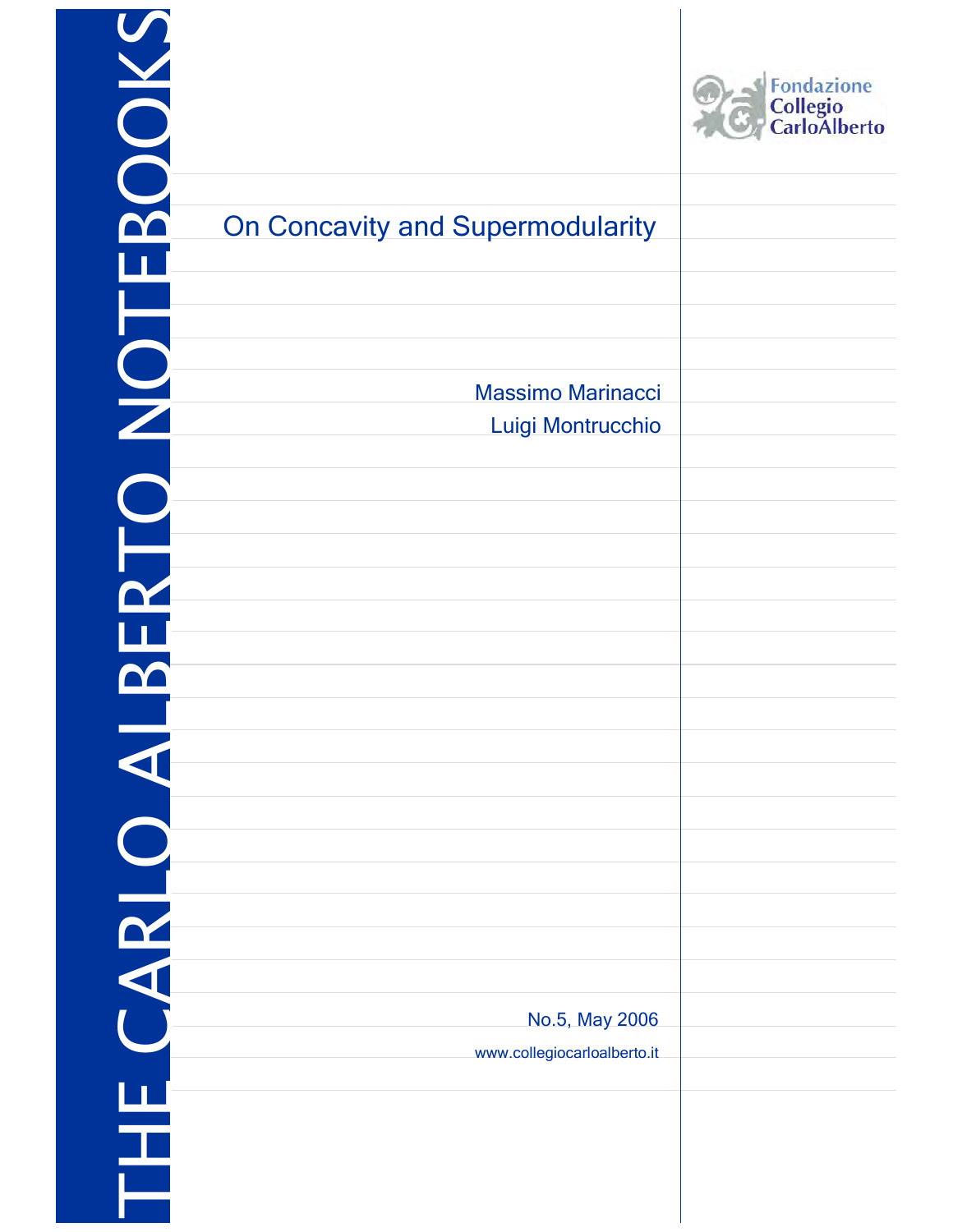# On Concavity and Supermodularity

Massimo Marinacci and Luigi Montrucchio1

Dipartimento di Statistica e Matematica Applicata and Fondazione Collegio Carlo Alberto Università di Torino

Draft of April 2006

<sup>1</sup>We thank an ananymous referees for helpful discussions and suggestions. We also gratefully acknowledge the financial support of the Ministero dell'Istruzione, dell'Università e della Ricerca.

°c 2006 by Massimo Marinacci and Luigi Montrucchio. Any opinions expressed here are those of the authors and not those of the Fondazione Collegio Carlo Alberto.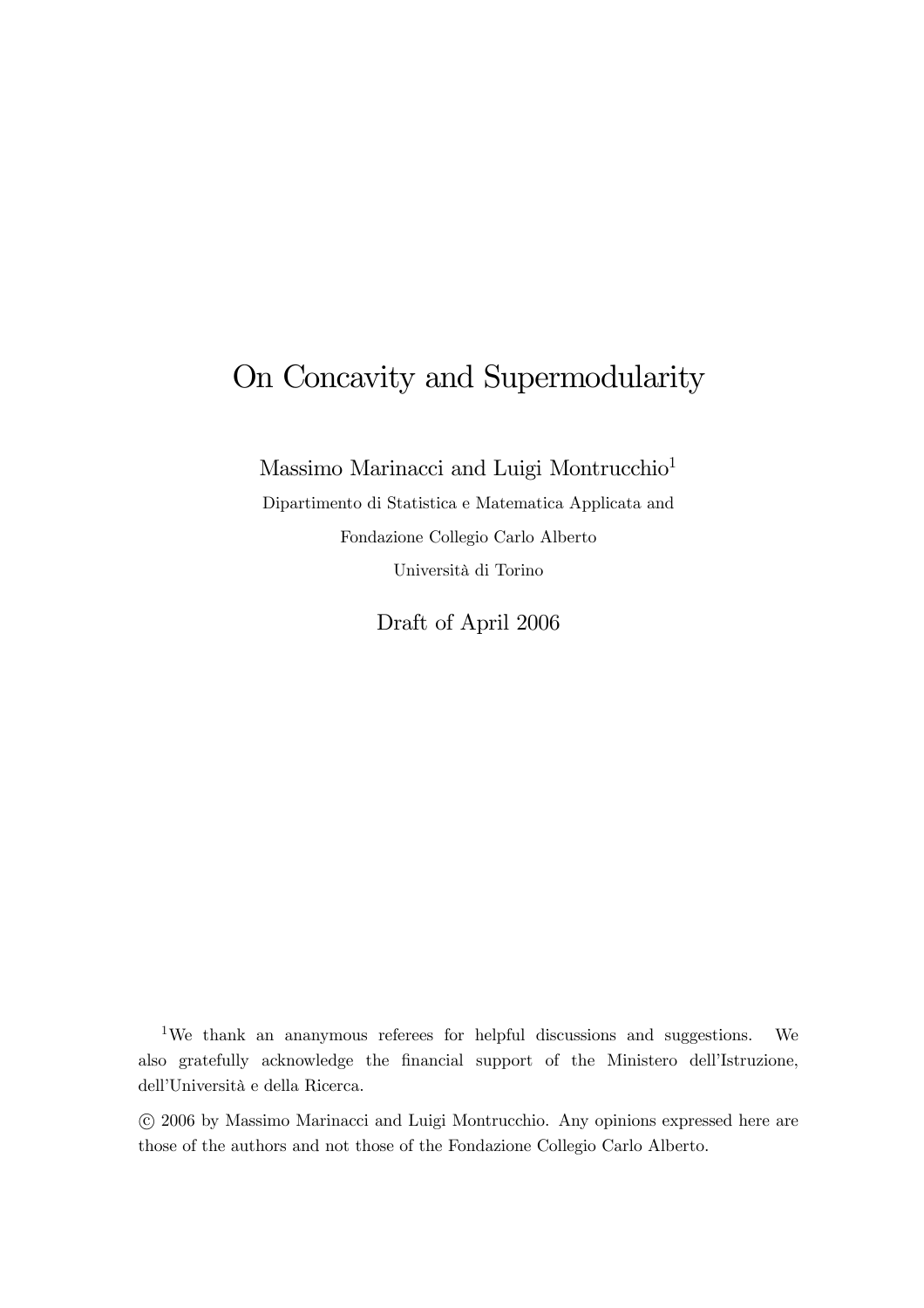#### Abstract

Concavity and supermodularity are in general independent properties. A class of functionals defined on a lattice cone of a Riesz space has the Choquet property when it is the case that its members are concave whenever they are supermodular. We show that for some important Riesz spaces both the class of positively homogeneous functionals and the class of translation invariant functionals have the Choquet property. We extend in this way the results of Choquet [2] and Konig [5].

JEL classification: C60

Keywords: Concavity, Supermodularity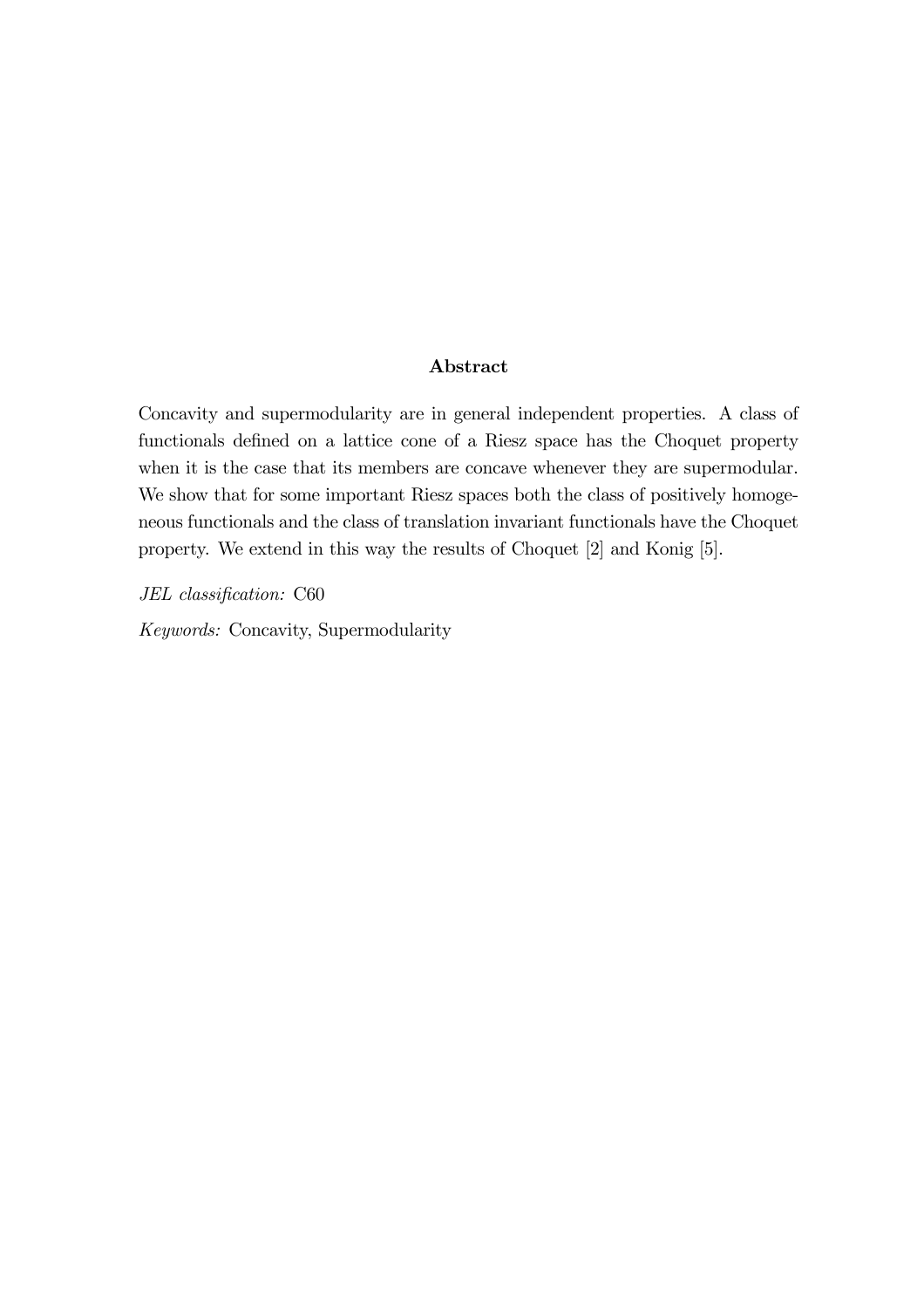#### 1 Introduction

Let  $E_+ = \{x \in E : x \geq 0\}$  be the positive convex cone of a Riesz space E. In this paper we consider functionals  $I : E_+ \to \mathbb{R}$  defined on  $E_+$  and we study the relations among two classic properties they may have, that is, concavity and supermodularity.

In general, these two properties are altogether independent, there are concave functionals that are not supermodular, as well as supermodular functionals that are not concave. However, in a classic article Choquet [2, Thm 54.1] claimed that supermodularity implies concavity for the important class of positively homogeneous functionals defined on ordered vector spaces in which only  $E_{+}$  is required to be a lattice in its order. Unfortunately, his proof of this remarkable claim considered only the special case  $E = \mathbb{R}^n$  with coordinate-wise order, and even for this special case his argument was incomplete and hence his claim remained open.

It turned out that Choquet's claim is true in the special case  $E = \mathbb{R}^n$  with coordinate-wise order, but beyond that it need not be true even for finite dimensional Riesz spaces. In fact, after a half century König [5] on the one hand disproved the assertion by the example  $E = \mathbb{R}^2$  with lexicographic order, thus in the present context by the simplest non-Archimedean Riesz space. On the other hand, he proved rigorously the Choquet's assertion in the case  $E = \mathbb{R}^n$  with coordinate-wise order (under a certain moderate additional assumption, which now with our present Theorem 3 will be shown to be superfluous).<sup>1</sup>

Our purpose in this paper is to study to what extent Choquet's claim holds in general Riesz spaces. Our first main result, Theorem 8, fully characterizes the Riesz spaces for which Choquet's assertion holds, when no other additional assumptions on the functionals is made besides positive homogeneity. It turns out that this is the well know class of Riesz spaces that have Archimedean quotient spaces, often called hyper-Archimedean spaces.

Though hyper-Archimedean spaces are relatively few, fortunately they are dense in many other Riesz spaces. Hence, by imposing a continuity condition on the functionals, in Section 5 we show how Choquet's claim holds in a large number of Riesz spaces. In Section 6 we actually show that for some important classes of Riesz spaces Choquet's claim holds more generally for upper semicontinuous functionals.

Besides studying the validity of Choquet's assertion in general Riesz spaces, in Section 7 we show that supermodularity implies concavity also for the important class of translation invariant functionals, that is, functionals  $I : E \to \mathbb{R}$  such that  $I(x + \alpha e) = I(x) + \alpha I(e)$  for all  $x \in E$  and  $\alpha \in \mathbb{R}$ , where e is an order unit of E. In this way we provide a new important class of functionals that have the remarkable property that Choquet envisaged for positively homogeneous functionals.

Interestingly, positive homogeneity and translation invariance are the two main

<sup>&</sup>lt;sup>1</sup>The further contents of  $[5]$  go in a direction different from ours, motivated by his specific goals.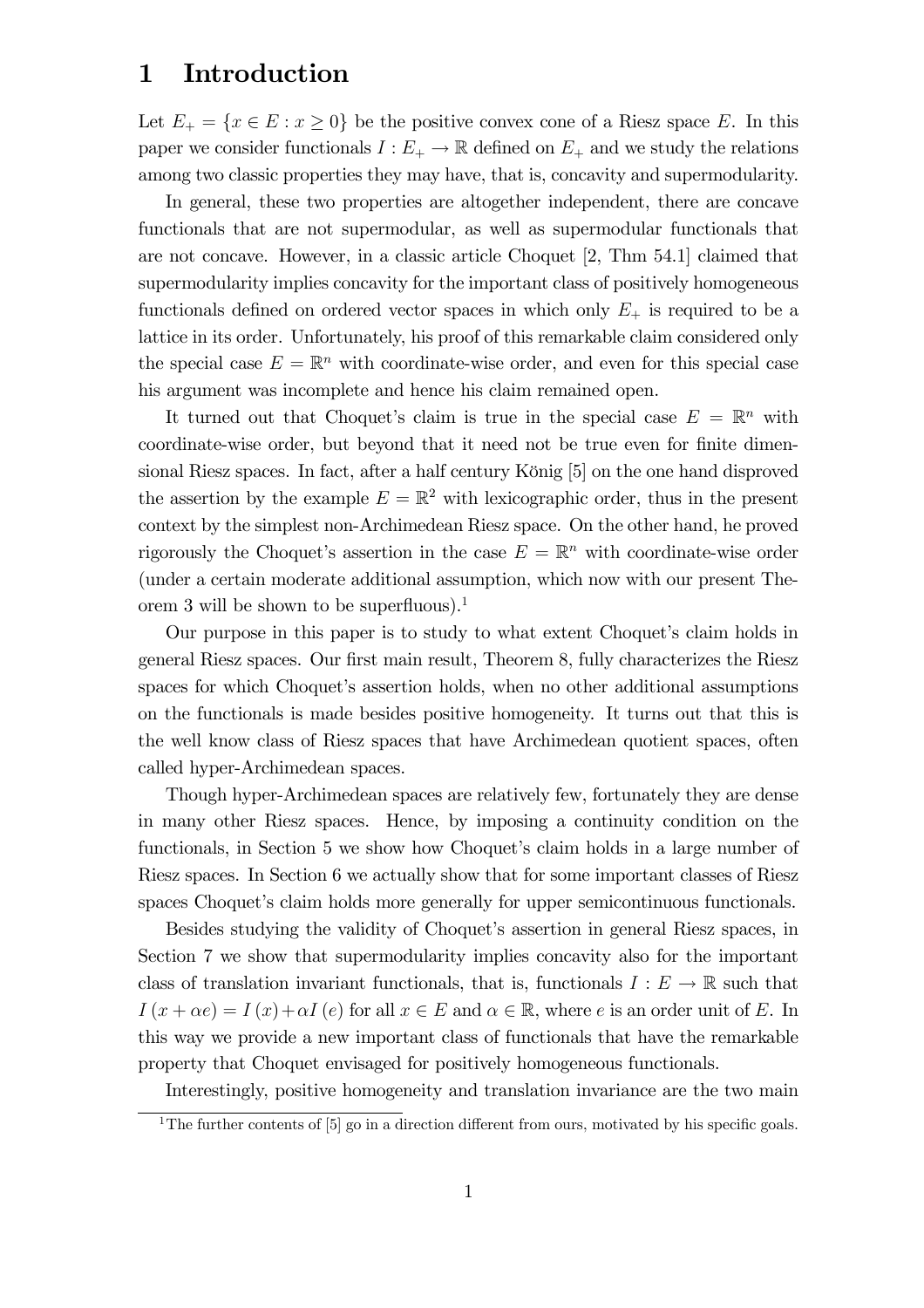properties enjoyed by Choquet integrals, the class of functionals in which Choquet [2] was mostly interested in.2 As a result, Choquet integrals turn out to be only a quite special class of functionals for which the property postulated by Choquet holds.

#### 2 Preliminaries

We follow  $[8]$  for notation and terminology on Riesz spaces. Given a Riesz space E (i.e., a vector lattice), we denote by  $E_+$  its positive cone  $\{x \in E : x \geq 0\}$ . A vector subspace L of E is a Riesz subspace if  $u, v \in L$  implies  $u \wedge v \in L$ ;  $E[u, v]$  denotes the Riesz subspace generated by two elements  $u, v \in E$ . Two elements  $u, v \in E$  are disjoint, written  $u \perp v$ , if  $|u| \wedge |v| = 0$ . Given a subset  $M \subseteq E$ ,  $M^{\perp}$  denotes the set  ${u \in E : u \perp x \text{ for all } x \in M}.$ 

A vector subspace J is called an *ideal* if  $|u| \leq v$  and  $v \in J_+$  implies  $u \in J$ . The symbol  $J_u$  denotes the ideal generated by u. An ideal J is a principal ideal if  $J = J_u$ for some u. An element  $e \in E_+$  is said to be an *order unit* if  $J_e = E$ . An ideal P is prime if  $u \wedge v = 0$  implies that either u or v belongs to P.

A Riesz space is Archimedean if  $nu < v$  for  $u > 0$  and all the integers n implies  $u = 0$ . Given an ideal J of E, the vector quotient space  $E/J$  has a natural structure of Riesz space. Observe that, in general,  $E/J$  may fail to be Archimedean, even if E is Archimedean.

A band B is an ideal such that  $u \in B$ , provided  $0 \leq u_{\alpha} \uparrow u$  and  $\{u_{\alpha}\}\subseteq B$ . A band B is a principal band if there exists  $u \in B$  such that B is the smallest band containing u. In this case, we write  $B_u$ . A band B is a projection band if there exists a linear projection  $P: E \to B$  such that  $0 \leq Px \leq x$  for all  $x \in E_+$ . Equivalently, a band B is a projection band if  $E = B \oplus B^{\perp}$ . A Riesz space E is said to have the principal projection property if any principal band is a projection band (see [8, Ch. 4]).

A linear map  $T : E \to F$  between the two Riesz spaces E and F is a Riesz homomorphism if it preserves the lattice operations. When it is one-to-one, T is a Riesz isomorphism and the two spaces are called Riesz isomorphic.

A linear topology  $\tau$  on a Riesz space is compatible if the lattice operations are continuous with respect to  $\tau$  (for comprehensive study of the so-called Riesz locally solid topologies we refer to  $[1]$ ). A *Riesz normed space* (or a normed lattice) is a Riesz space equipped with a norm  $||.||$  such that  $|u| \le |v|$  implies  $||u|| \le ||v||$ . When the space is norm complete, it is called a Banach lattice.

A Riesz normed space is an M space if  $||x \vee y|| = ||x|| \vee ||y||$  for all  $x, y \in E_+$ , while it is an L space if  $||x + y|| = ||x|| + ||y||$  for all  $x, y \in E_+$ . When E is a Banach lattice, they are called AM and AL spaces, respectively.

<sup>2</sup>See, e.g., [10] for a detailed study of the properties of Choquet integrals.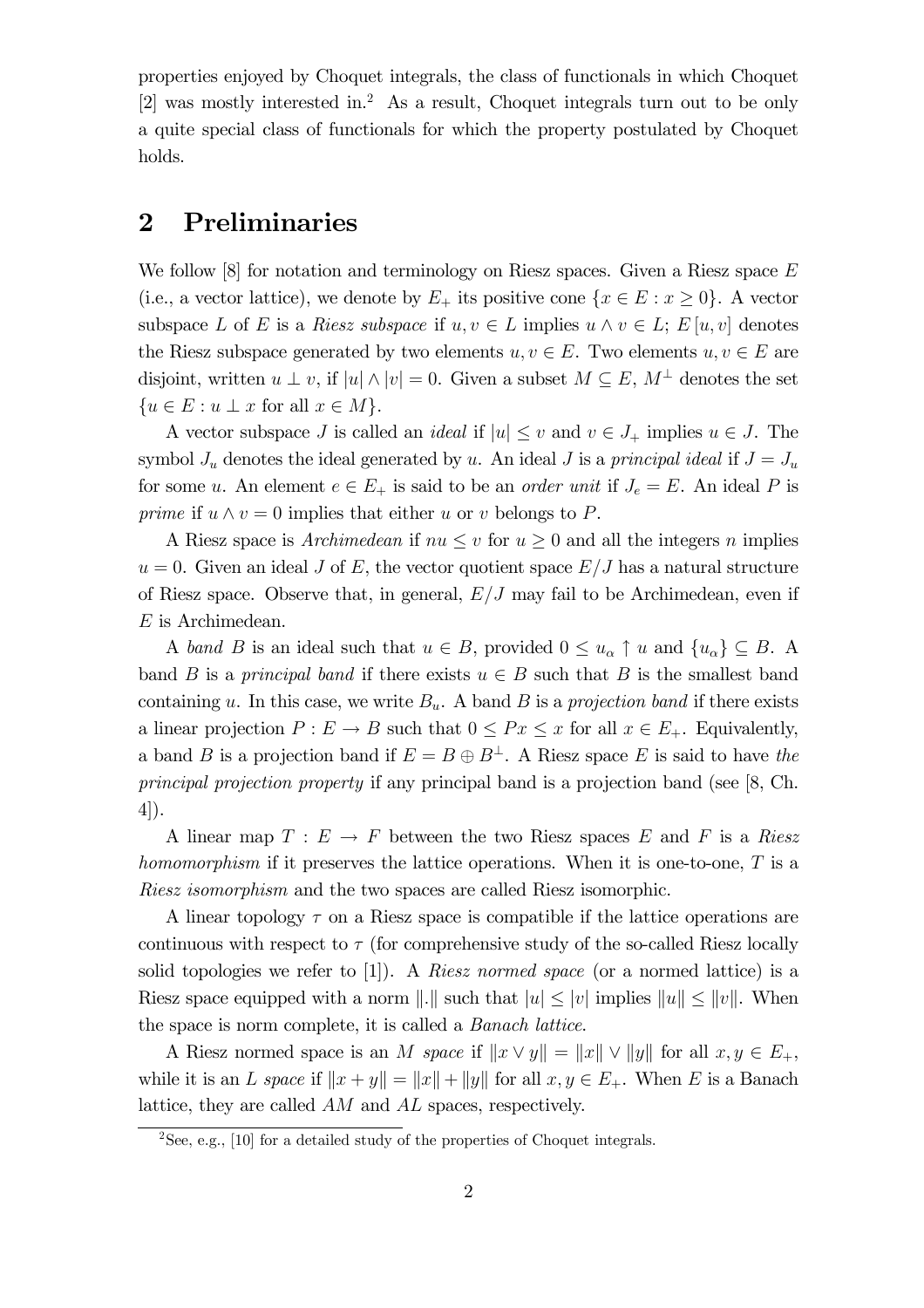Let C be either  $E_+$  or E. A functional  $I: C \to \mathbb{R}$  is

- 1. concave if  $I(tx+(1-t)y) \ge tI(x) + (1-t)I(y)$  for all  $t \in [0,1]$  and all  $x, y \in C$ ,
- 2. supermodular if  $I(x \vee y) + I(x \wedge y) \geq I(x) + I(y)$  for all  $x, y \in C$ ,
- 3. positively homogeneous if  $I(\alpha x) = \alpha I(x)$  for all  $\alpha \geq 0$  and all  $x \in C$ ,
- 4. superadditive if  $I(x + y) \ge I(x) + I(y)$  for all  $x, y \in C$ ,
- 5. translation invariant (or additively homogeneous) if  $I(x + \alpha e) = I(x) + \alpha I(e)$ for all  $\alpha \geq 0$  and all  $x \in C$ , where e is an order unit of E.

Observe that a functional  $I : E \to \mathbb{R}$  is translation invariant if and only if  $I(x + \alpha e) = I(x) + \alpha I(e)$  for all  $\alpha \in \mathbb{R}$  and all  $x \in E$ . For, given  $\alpha < 0$ ,

$$
I(x) + \alpha I(e) = I(x + \alpha e - \alpha e) + \alpha I(e)
$$
  
= 
$$
I(x + \alpha e) - \alpha I(e) + \alpha I(e) = I(x + \alpha e).
$$

The next lemma, whose routine proof is omitted, gives another simple property of translation invariant functionals.

**Lemma 1** Every translation invariant functional  $I : E_+ \to \mathbb{R}$  has a unique translation invariant extension on the entire space E. Moreover, If I is supermodular, then the extension is supermodular, and if  $I$  is concave, then the extension is concave.

Next we give a key definition for our purposes.

**Definition 2** A class of functionals  $I : C \to \mathbb{R}$  has the Choquet property if its members are concave whenever they are supermodular.

In the paper we will consider the class of positively homogeneous functionals and the class of translation invariant functionals, and for them we will study the validity of the Choquet property. For brevity, we will say that positively homogeneous (or translation invariant) functionals have the Choquet property instead of saying that the class of such functionals has the Choquet property.

Observe that for positively homogeneous functionals concavity and superadditivity are equivalent properties, and so for this case Definition 2 can be equivalently stated in terms of supermodularity and superadditivity.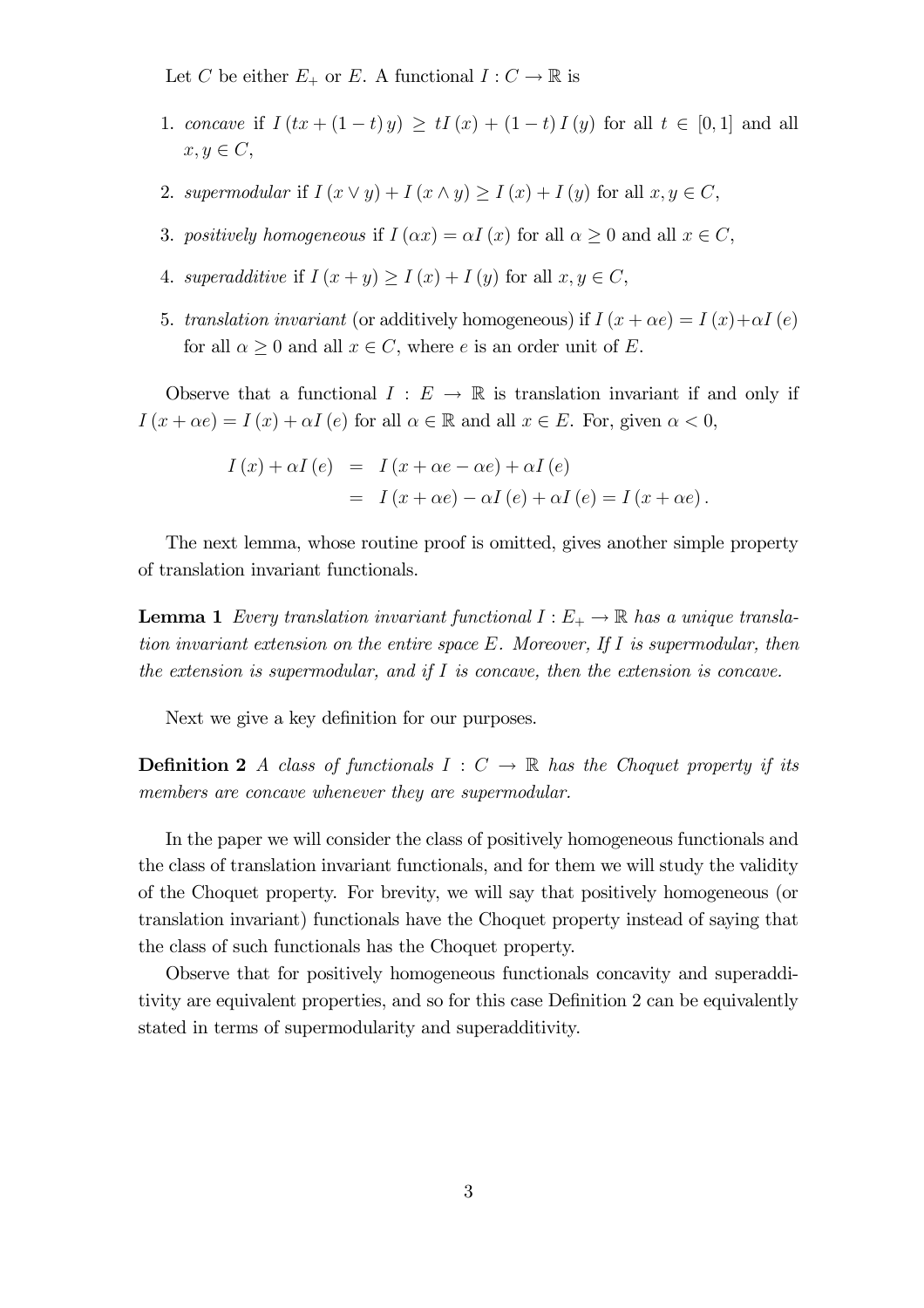# 3 The  $\mathbb{R}^n$  Case

The starting point of our study is the following theorem for the  $\mathbb{R}^n$  case,<sup>3</sup> a slight improvement of König's [5] main result that will turn out to be very useful for our purposes.

**Theorem 3** The positively homogeneous functionals  $I : \mathbb{R}^n_+ \to \mathbb{R}$  have the Choquet property.

In other words, a positively homogeneous functional  $I : \mathbb{R}^n_+ \to \mathbb{R}$  is superadditive whenever it is supermodular. To complete König's theorem, we rely on the following Lemma, which is a version of a property of supermodular functions established in [9, Lm 6].

**Lemma 4** Let E be a Riesz space and  $(a_i)_{i=1}^n \subseteq E_+$  be mutually disjoint elements. If  $I: E_+ \to \mathbb{R}$  is supermodular and  $I(0) = 0$ , then it is superadditive over  $(a_i)_{i=1}^n$ , i.e.,

$$
I\left(\sum_{i=1}^{n} a_i\right) \ge \sum_{i=1}^{n} I\left(a_i\right). \tag{1}
$$

**Proof.** As  $a_i \wedge a_j = 0$ , we have that  $\vee_{i=1}^{n} a_i = \sum_{i=1}^{n} a_i$ . We prove the result by induction. For  $n = 1$ , (1) is trivially true. Suppose that it is true for  $n \geq 1$ . We have

$$
I\left(\vee_{i=1}^{n+1} a_i\right) = I\left(\left(\vee_{i=1}^{n} a_i\right) \vee a_{n+1}\right) = I\left(\left(\vee_{i=1}^{n} a_i\right) \vee a_{n+1}\right) + I\left(\left(\vee_{i=1}^{n} a_i\right) \wedge a_{n+1}\right)
$$
  
\n
$$
\geq I\left(\vee_{i=1}^{n} a_i\right) + I\left(a_{n+1}\right) = I\left(\sum_{i=1}^{n} a_i\right) + I\left(a_{n+1}\right) \geq \sum_{i=1}^{n+1} I\left(a_i\right),
$$

as desired.

**Proof of Theorem 3.** Let  $(e_i)_{i=1}^n$  be the standard basis of  $\mathbb{R}^n$ . The elements of this basis are mutually disjoint. By (1), we have

$$
I\left(x\right) = I\left(\sum_{i=1}^{n} x_i e_i\right) \ge \sum_{i=1}^{n} x_i I\left(e_i\right) \tag{2}
$$

for all  $x \in \mathbb{R}^n_+$ . If we consider the scalar function  $t \to I (tx + (1-t)y)$ , for all  $x, y \in \mathbb{R}_+^n$ , by (2) we have

$$
I(tx + (1-t) y) \ge - \sum_{i=1}^{n} (x_i \vee y_i) |I(e_i)|.
$$

Therefore the function is bounded from below [0, 1]. By König's theorem [5, Thm 2.10], I is then superadditive.  $\blacksquare$ 

The converse of Theorem 3 holds in  $\mathbb{R}^2$ , something not surprising in view of the key role that  $\mathbb{R}^2$  plays in König's proof.

<sup>&</sup>lt;sup>3</sup>Unless otherwise stated, throughout the paper  $\mathbb{R}^n$  is endowed with its component-wise order.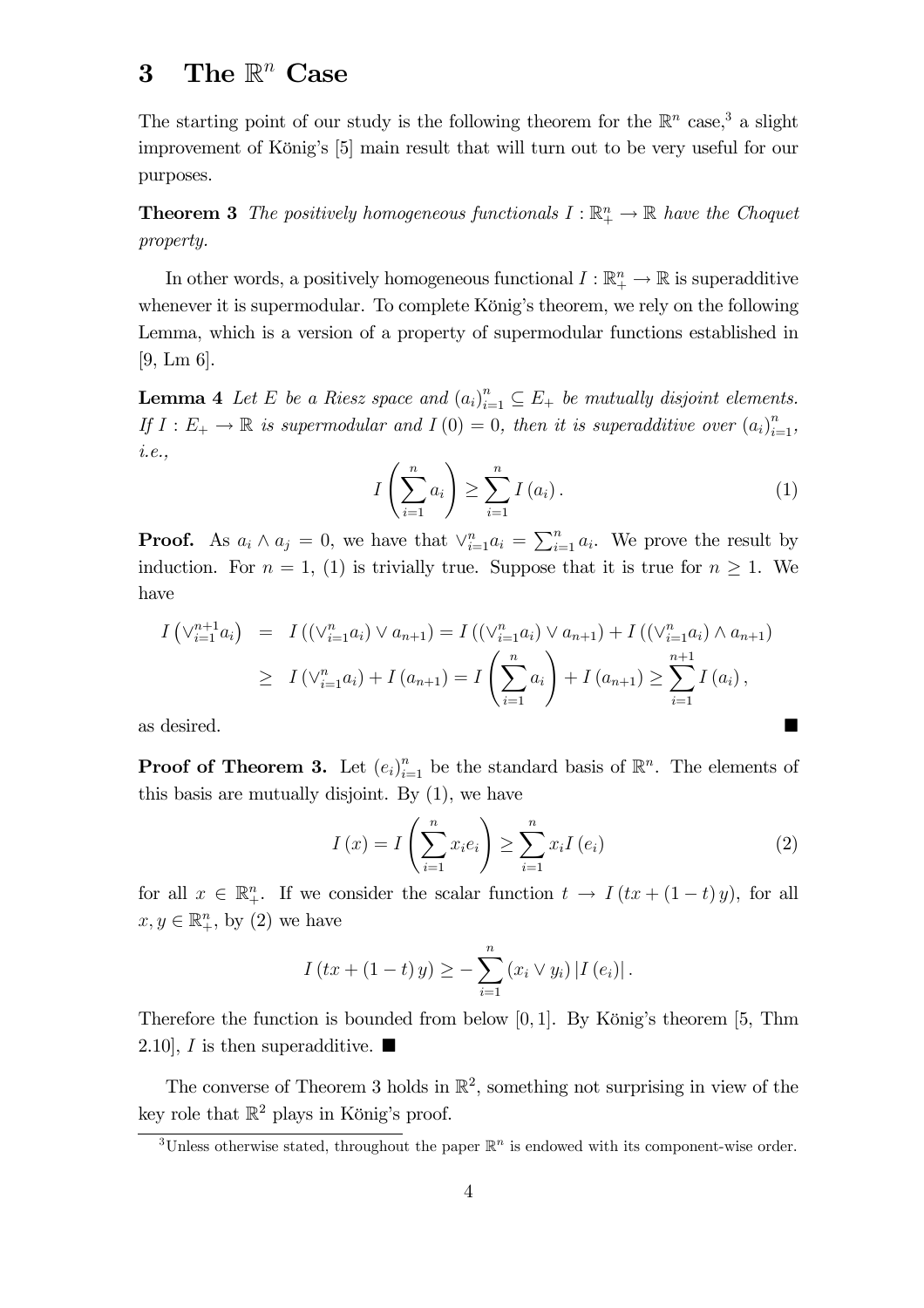**Proposition 5** A positively homogeneous functional  $I : \mathbb{R}^2_+ \to \mathbb{R}$  is superadditive if and only if it is supermodular.

**Proof.** The proof is based on the following simple property of  $\mathbb{R}^2$  (see Lemma 16) in the Appendix): given any  $u, v \in \mathbb{R}^2_+$ , there exist  $\alpha, \sigma \in [0, 1]$  such that  $x \wedge y =$  $\sigma(\alpha x + \overline{\alpha}y)$ , where  $\overline{\alpha} = 1 - \alpha$ .

As  $x \wedge y + x \vee y = x + y$ , it follows that  $x \vee y = \sigma_1 (\beta x + \overline{\beta} y)$ , where  $\sigma_1 = 2 - \sigma_2$ and  $\beta = (1 - \alpha \sigma) (2 - \sigma)^{-1}$ . Assume that I is concave. We then obtain

$$
I(x \wedge y) = \sigma I(\alpha x + \overline{\alpha}y) \ge \sigma \alpha I(x) + \sigma \overline{\alpha}I(y),
$$
  

$$
I(x \vee y) = \sigma_1 I(\beta x + \overline{\beta}y) \ge \sigma_1 \beta I(x) + \sigma_1 \overline{\beta}I(y),
$$

and so

$$
I(x \wedge y) + I(x \vee y) \ge (\sigma \alpha + \sigma_1 \beta) I(x) + (\sigma \overline{\alpha} + \sigma_1 \overline{\beta}) I(y)
$$
  
=  $I(x) + I(y),$ 

as desired.

The example on p. 288 of Choquet [2] shows that Proposition 5 does not hold in general in  $\mathbb{R}^n$  when  $n > 2$ . His example can be generalized as follows. Consider an auxiliary function  $\phi : \mathbb{R}^2_+ \to \mathbb{R}$  that is positively homogeneous and concave (or supermodular, by Proposition 5). Assume that  $\phi$  satisfies the following mild strict concavity property:

$$
\phi\left(1,2^{-1}\left(a+b\right)\right) > 2^{-1}\phi\left(1,a\right) + 2^{-1}\phi\left(1,b\right) \tag{3}
$$

for some  $a, b \in \mathbb{R}_+$ . Under these conditions, the superadditive and positively homogeneous functional  $I(x_1, ..., x_n) = \phi(x_1, x_2 + ... + x_n)$  with  $n \geq 3$  is not supermodular. Suppose *per contra* that  $I$  is supermodular. Take the two points  $x$  and  $y$  of  $\mathbb{R}^n$  given by  $x = (2, a, b, 0, \ldots, 0)$  and  $y = (2, b, a, 0, \ldots, 0)$ . It would hold

$$
I(x \vee y) + I(x \wedge y) \geq I(x) + I(y),
$$
  

$$
\phi(2, 2a) + \phi(2, 2b) \geq 2\phi(2, a + b).
$$

Dividing by 4, we get

$$
2^{-1}\phi(1,a) + 2^{-1}\phi(1,b) \ge \phi(1,2^{-1}(a+b))
$$

which contradicts  $(3)$ . Simple specifications of this general construction are for instance  $I = x_1^{\alpha} (x_2 + ... + x_n)^{1-\alpha}$  with  $\alpha \in (0,1)$  and  $I = x_1 \wedge (x_2 + ... + x_n)$ .

Despite of this argument, there are special classes of functionals for which the converse of Theorem 3 holds. For instance, this is the case for Choquet integrals (see [2], [5], and [10]).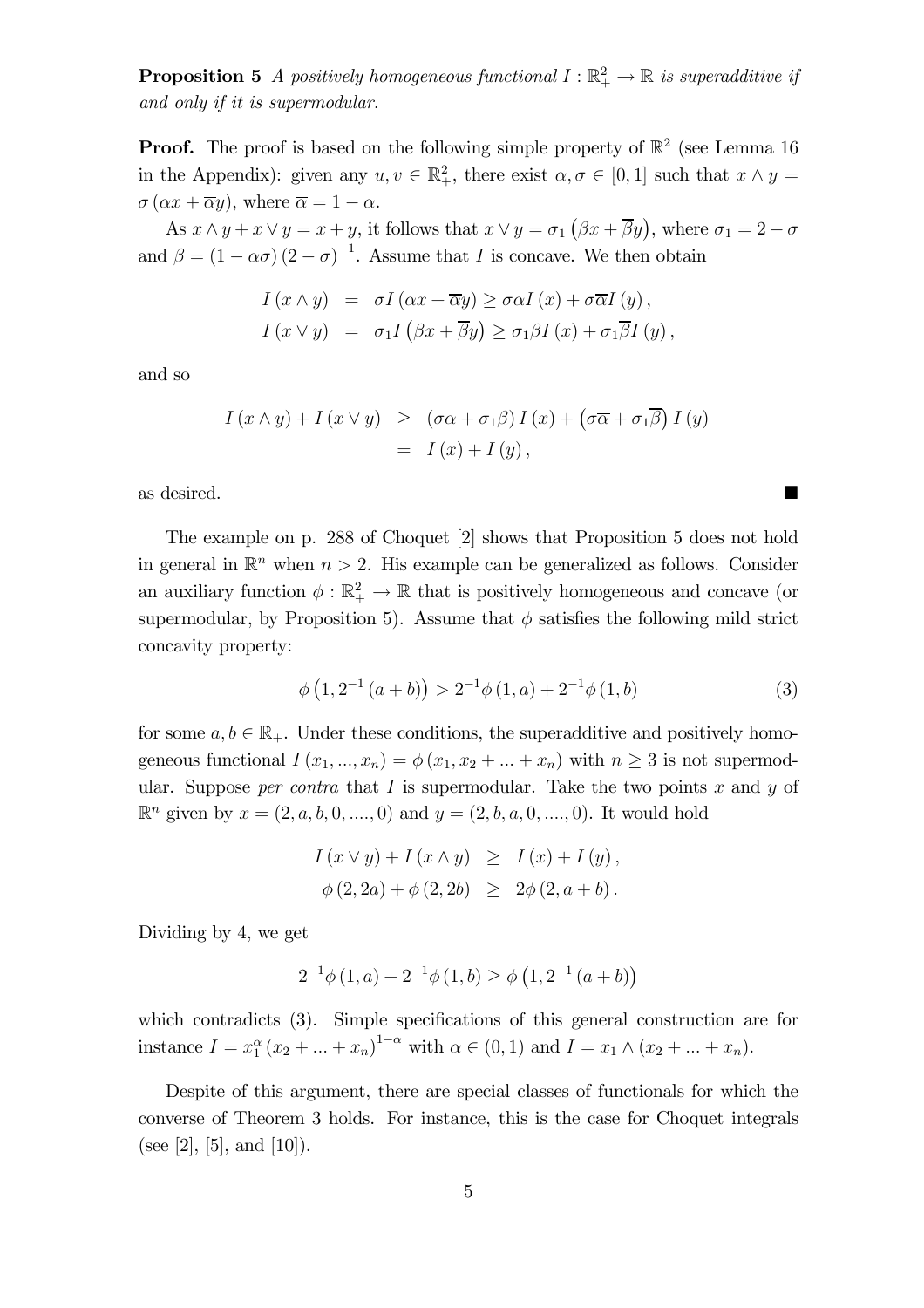#### 4 The General Case

Consider the following class of Riesz spaces, which has been extensively studied in literature.

**Definition 6** A Riesz space E is said to be hyper-Archimedean if all quotient spaces  $E/J$ , with J ideal in E, are Archimedean.

Several alternative characterizations of hyper-Archimedean spaces are known (see [7], [8, Thms 37.6, 61.1, and 61.2] and [14]). For later use, we collect some of them in the following lemma. Here

$$
Q(u) = \{v \in E_+ : v \wedge (u - v) = 0\}
$$

is the set of all *quasi units* with respect to  $u \in E_+$  ([11, p. 20]).

**Lemma 7** A Riesz space E is hyper-Archimedean if and only if any of the following equivalent conditions holds:

- $(i)$  every principal ideal in E is a projection band,
- (ii) every ideal in  $E$  is uniformly closed,
- (iii) every proper prime ideal is a maximal ideal,
- (iv) span $Q(u) = J_u$  for all  $u \in E_+$ .

We can now state and prove our first main result. It shows that hyper-Archimedean Riesz spaces are the class of Riesz spaces  $E$  in which the Choquet property holds for positively homogeneous functionals  $I : E_+ \to \mathbb{R}$ . We thus provide a further characterization of hyper-Archimedean Riesz spaces.

**Theorem 8** A Riesz space E is hyper-Archimedean if and only if the positively homogeneous functionals  $I : E_+ \to \mathbb{R}$  have the Choquet property.

**Proof.** Assume every positively homogeneous and superadditive functional I :  $E_{+} \rightarrow \mathbb{R}$  has the Choquet property. Suppose, per contra, that E is not hyper-Archimedean. By Lemma 7-(iii), there exists a prime ideal P which is not maximal. Consider the quotient space  $E/P$  and the quotient map  $\pi : E \to E/P$ . The map  $\pi$ is a lattice homomorphism between  $E$  and  $E/P$ . As P is prime, the quotient space  $E/P$  is linearly ordered (see [8, Thm 33.2]). On the other hand,  $E/P$  is linearly isomorphic to R if and only if P is maximal (see [8, Thm 27.3]). Therefore,  $E/P$ is not isomorphic to R. Moreover,  $E/P$  is then not Archimedean, since R is the unique linearly ordered Archimedean space. Pick any two points  $[u], [v] \in E/P$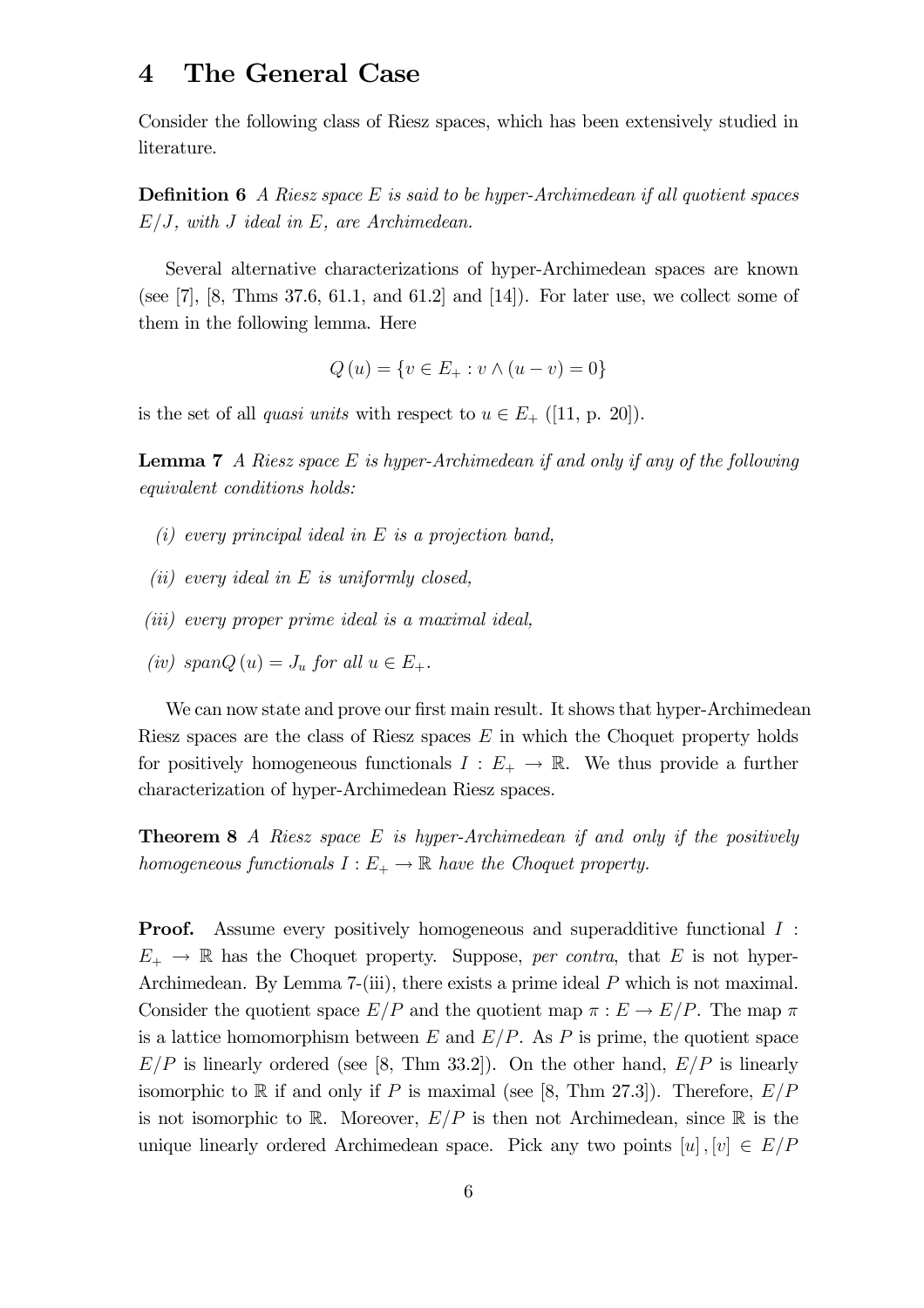that are linearly independent and positive. By using an Hamel basis, construct a linear functional  $L : E/P \to \mathbb{R}$  such that  $L([u]) = 1$  and  $L([v]) = -1$ . The functional  $|L(x)|$  is positively homogeneous and trivially supermodular, as  $E/P$  is totally ordered. Consequently, the functional  $I(x) = |L(\pi(x))|$ , defined over  $E_+$ , is convex, positively homogeneous and supermodular. On the other hand,  $I(u) =$  $I (v) = 1$ , while  $I (u + v) = 0$ , and thus I is strictly subadditive, a contradiction.

To prove the converse implication, suppose that  $E$  is hyper-Archimedean. We first show that, for any  $u, v \in E_+$ , the Riesz subspace  $E[u, v]$  is finite-dimensional. Assume first that E has a order unit  $e \in E_+$ . By [8, Thm 37.7], E is Riesz isomorphic to a space  $B_0(\Sigma)$  for some algebra  $\Sigma$  of subsets of some space  $X^4$ . By using this identification, if  $u = \sum_i \lambda_i 1_{A_i}$  and  $v = \sum_j \mu_j 1_{B_j}$ , we can find a common finite partition  $\{C_k\} \subseteq \Sigma$  of X such that  $u = \sum_k \lambda'_k 1_{C_k}$  and  $v = \sum_k \lambda'_k 1_{C_k}$ . Hence,  $E[u, v] \subseteq Span\{1_{C_k}\}\$ and  $E[u, v]$  is finite-dimensional.

Assume now that  $E$  has no order unit. By Lemma 7-(ii), every ideal  $J$  of  $E$  is in turn hyper-Archimedean. On the other hand, for any  $u, v \in E_{+}$ , we have that  $E[u, v] \subseteq J_{u+v}$ , where  $J_{u+v}$  is the principal ideal generated by  $u + v$ . The desired property then follows from the previous result, as  $u + v$  is a order unit in  $J_{u+v}$ . We conclude that, for any  $u, v \in E_+$ , the Riesz subspace  $E[u, v]$  is finite-dimensional.

By the Judin Theorem (see [8, Thm 26.11]),  $E[u, v]$  is then Riesz isomorphic to some  $\mathbb{R}^n$  with the coordinate-wise ordering. Let  $I : E_+ \to \mathbb{R}$  be a functional which is positively homogeneous and supermodular. Fix any two points  $u, v \in E_+$  and consider the restriction of I to  $E[u, v]$ . In view of what has been proved, by Theorem 3, it has the Choquet property on  $E[u, v]$ . In particular,  $I(u + v) \ge I(u) + I(v)$ and the proof is complete.

Remark. In the proof of Theorem 8 we have shown that in each non hyper-Archimedean Riesz space  $E$  we can construct a functional which is strictly convex, positively homogeneous and supermodular. Though it is likely to be highly irregular, all its one-dimensional restrictions  $t \to I (tu + (1-t)v)$  are continuous, as it is convex. Therefore, this type of regularity does not suffice to rule out these pathological examples and stronger continuity conditions are needed.

We now illustrate our result with few examples.

- Given a set X, let  $\mathcal{F}_{00}(X)$  be the Riesz space of all the function  $f: X \to \mathbb{R}$ having a finite support (namely, such that the set  $\{f \neq 0\}$  has finite cardinality). The Riesz space  $\mathcal{F}_{00}(X)$  is hyper-Archimedean.
- Given an algebra  $\Sigma$  of subsets of a space X, consider the Riesz space  $B_0(\Sigma)$  of all simple  $\Sigma$ -measurable functions f. The space  $B_0(\Sigma)$  is hyper-Archimedean.

 $^{4}B_{0}(\Sigma)$  denotes the space of all  $\Sigma$ -measurable simple functions; i.e.,  $B_{0}(\Sigma)$ span  $\{1_A : A \in \Sigma\}.$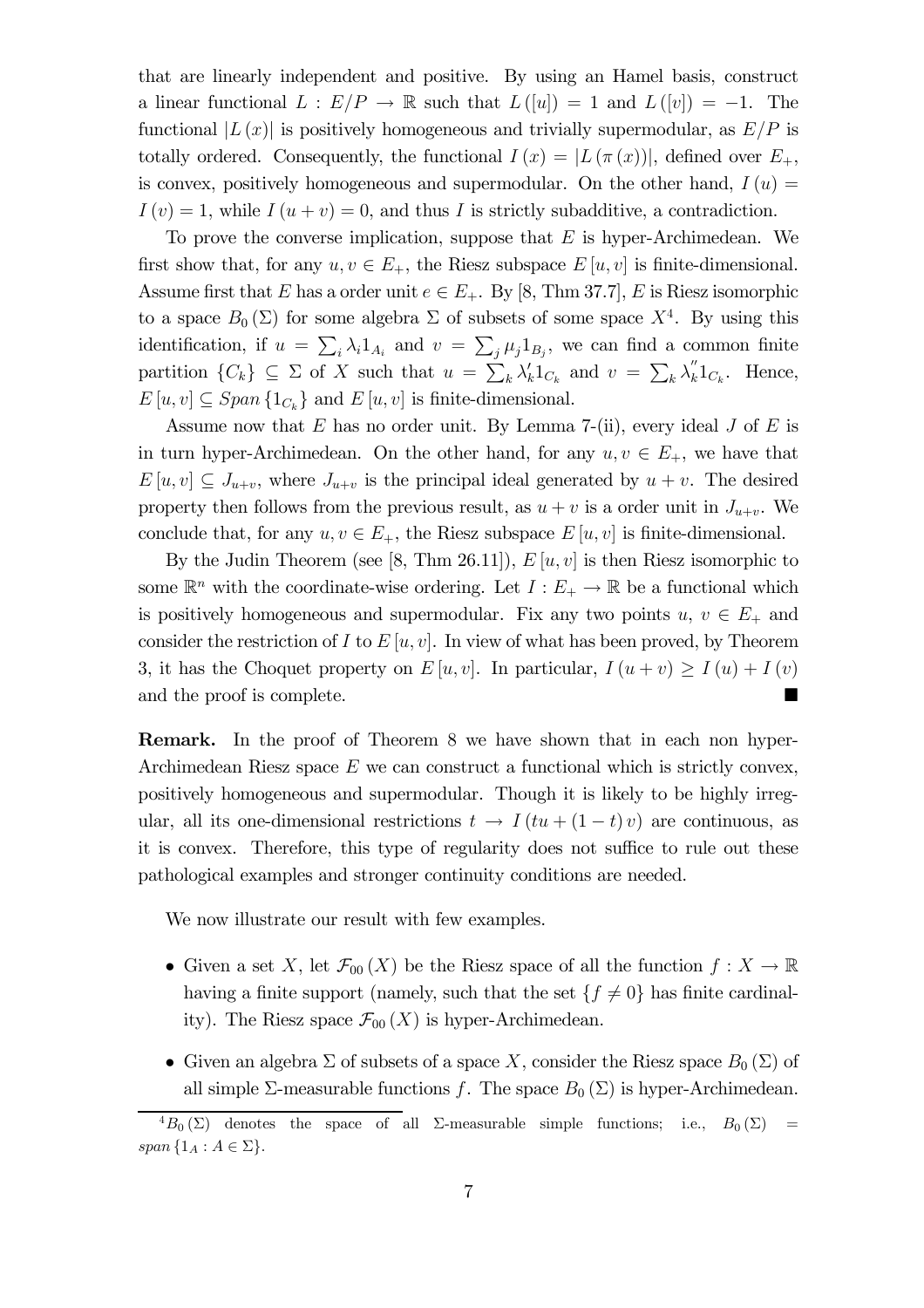If  $\mu : \Sigma \to \mathbb{R}$  is a measure, the set  $\mathcal{M}(\Sigma, \mu)$  of all  $\mu$ -a.e.  $\Sigma$ -measurable simple functions is also hyper-Archimedean.

• The spaces  $C(K)$ , with K compact and Hausdorff, are an important example of Riesz spaces that are not hyper-Archimedean, unless  $K$  is finite. In fact, when K is infinite,  $C(K)$  has more prime ideals than maximal ideals ([8, Thm 34.3]), and so by Lemma 7-(iii) it fails to be hyper-Archimedean. As a result, the Kakutani Theorem ([11, Thm 2.1.3]) implies that in all infinite dimensional AM spaces with order unit there are functionals violating the Choquet property.

### 5 Topological Riesz Spaces

Turn now to Riesz spaces having compatible linear topologies. In this setting it is natural to consider the Choquet property for continuous functionals. The next fact, an immediate consequence of Theorem 8, already shows that the continuous and positively homogeneous functionals of a large family of Riesz spaces have the Choquet property.

Lemma 9 Suppose the Riesz space E contains an hyper-Archimedean Riesz subspace that is dense in E for some lattice compatible linear topology  $\tau$ . Then, the  $\tau$ -continuous and positively homogeneous functionals  $I : E_+ \to \mathbb{R}$  have the Choquet property.

In view of this lemma, the following Riesz spaces are examples where the Choquet property holds for continuous and positively homogeneous functionals.

- The space  $\mathcal{F}_0(X)$ , the supnorm completion of  $\mathcal{F}_{00}(X)$ .
- The space  $B(\Sigma)$ , the supnorm completion of  $B_0(\Sigma)$ . When  $\Sigma$  is a  $\sigma$ -algebra,  $B(\Sigma)$  is the space of all bounded  $\Sigma$ -measurable functions.
- For all  $p > 0$ , let  $\ell_p(X)$  be the space all functions  $f : X \to \mathbb{R}$  such that

$$
\sup \left\{ \sum_{x \in D} |f(x)|^p : D \subseteq X \text{ finite} \right\} < +\infty.
$$

It is a Banach lattice for  $p \geq 1$ , and a metrizable and complete metric space for  $0 < p < 1$ . Observe that  $\mathcal{F}_{00}(X)$  is dense in  $\ell_p(X)$  with respect to the strong topology.

• The spaces  $L_p(\Omega,\Sigma,\mu)$ , with  $0 < p \leq \infty$ . In fact, in all these spaces  $\mathcal{M}_0(\Omega, \Sigma, \mu)$  is dense in the strong topology. By the Kakutani Representation Theorem, the Choquet property then holds for continuous and positively homogeneous functionals defined on  $AL$  spaces and on abstract  $L_p$  spaces.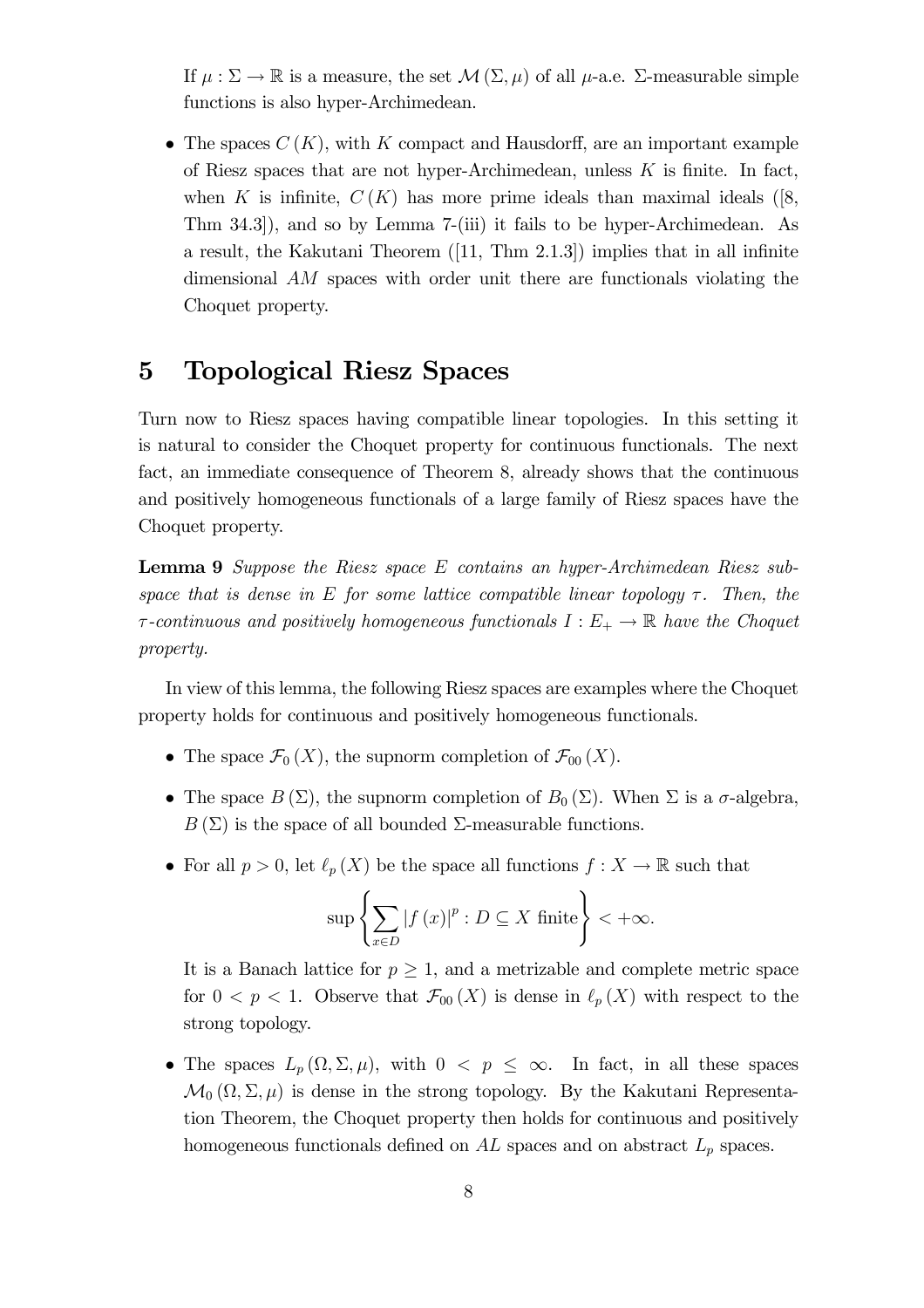The next simple lemma shows how to find new Riesz spaces on which continuous and positively homogeneous functionals satisfy the Choquet property.

**Lemma 10** Let  $\pi : E \to F$  be a continuous and surjective Riesz homomorphism between two normed Riesz spaces  $E$  and  $F$ . If the continuous and positively homogeneous functionals on  $E_+$  have the Choquet property, then the same is true for the continuous and positively homogeneous functionals on  $F_+$ .

**Proof.** Assume *per contra* that the Choquet property does not hold in F for some continuous functional  $I : F_+ \to \mathbb{R}$  that is positively homogeneous and supermodular, but non superadditive. Namely, there exist  $f_1, f_2 \in F_+$  such that  $I(f_1 + f_2)$  $I(f_1) + I(f_2)$ . Consider the continuous functional  $I = I \circ \pi$  over E. Clearly, it is positively homogeneous and supermodular. By hypothesis,  $I$  is then superadditive. As  $\pi$  is onto, there are two elements  $x_1, x_2 \in E_+$  such that  $\pi(x_1) = f_1$  and  $\pi(x_2) =$  $f_2$ . We have

$$
\widetilde{I}(x_1 + x_2) \geq \widetilde{I}(x_1) + \widetilde{I}(x_2), \nI(\pi(x_1) + \pi(x_2)) \geq I(\pi(x_1)) + I(\pi(x_2)), \nI(f_1 + f_2) \geq I(f_1) + I(f_2),
$$

a contradiction.

We now state our key lemma.

**Lemma 11** Suppose  $X$  is a zero-dimensional normal space. Then, the supnorm continuous and positively homogeneous functionals  $I : C_b^+(X) \to \mathbb{R}$  have the Choquet property. If, in addition, X is compact, then the Choquet property also holds for the continuous and positively homogeneous functionals  $I: J_+ \to \mathbb{R}$ , where J is a closed ideal of  $C(X)$ .

**Proof.** If X is a zero-dimensional normal space, then, its inductive dimension is null as well, namely  $Ind(X)=0$  (see [12, p. 45]). Therefore, given any two disjoint closed sets  $F_1$  and  $F_2$ , there exists a clopen set G such that  $F_1 \subseteq G \subseteq F_2^c$ . Let  $\Sigma$ be the algebra of the clopen sets of X. It is easy to check that  $C_b(X) = B(\Sigma)$ , i.e.,  $B_0(\Sigma)$  is supnorm dense in  $C_b(X)$  (see, e.g., the proof of [11, Prop. 2.1.19]). As  $B_0(\Sigma)$  is hyper-Archimedean, we conclude that any supnorm continuous functional  $I: C_b(X) \to \mathbb{R}$  has the Choquet property.

Let us prove the last statement. Let  $J \subset C(X)$  be a closed ideal. We know that J is an algebraic ideal as well. Namely, there is a compact set  $X_0 \subseteq X$ , such that  $f \in J \Longleftrightarrow f(X_0)=0$  (see for instance [11, Prop. 2.1.9]).

Consider again the simple functions  $\sum_i \lambda_i 1_{A_i}$ , where  $A_i$  are clopen sets and  $\{A_i\}$ is a partition of the space  $X$ . Restrict this family to those having the property that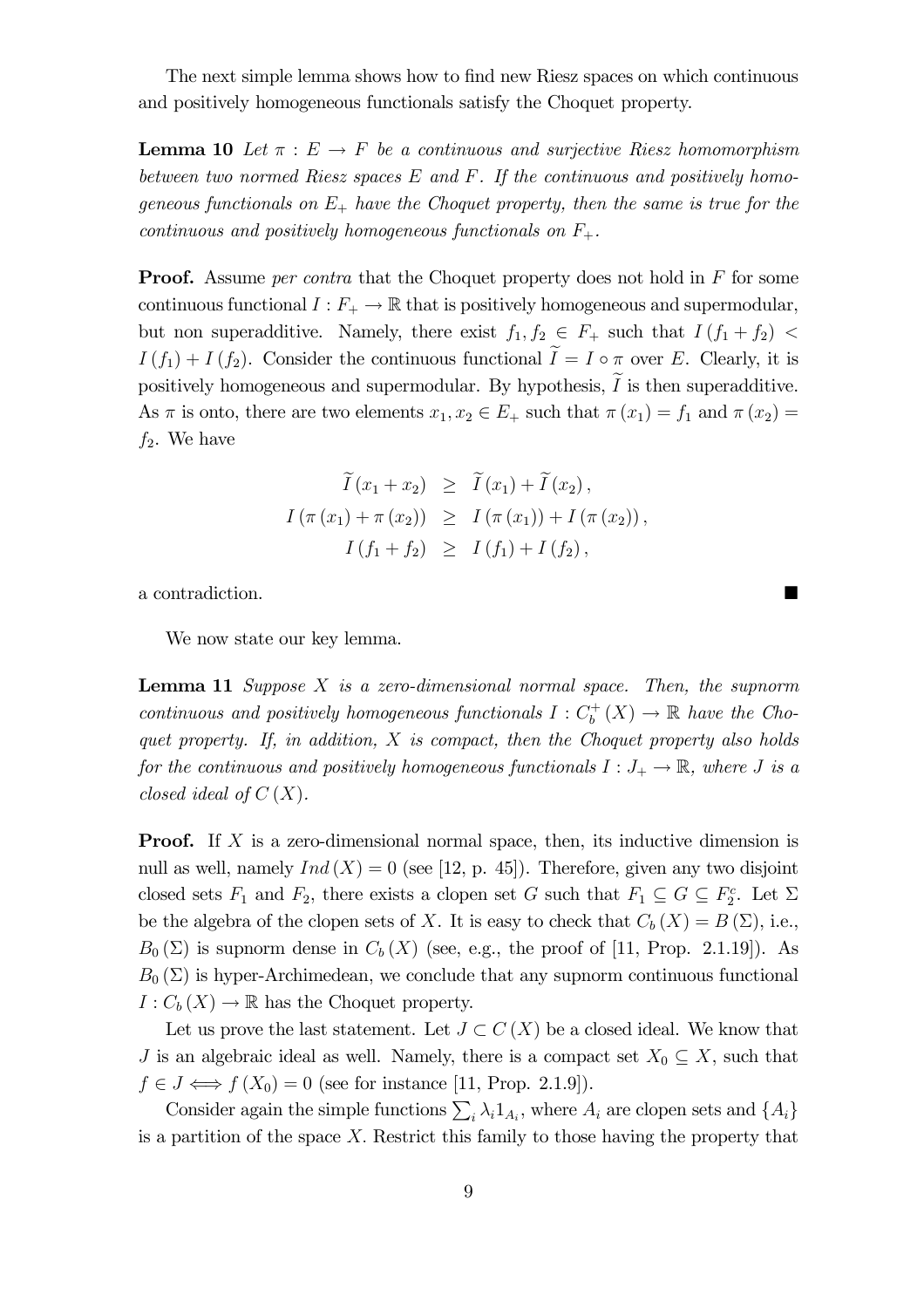if  $A_i \cap X_0 \neq \emptyset \implies \lambda_i = 0$ . Clearly, this family lies in J. Moreover, they are an hyper-Archimedean space. Our objective is to show that such a family is dense in J.

Fix a function  $f \in J$  and a scalar  $\varepsilon > 0$ . Consider the closed set  $X_{\varepsilon} =$  ${x \in X : |f(x)| \geq \varepsilon}.$  Clearly  $X_{\varepsilon} \cap X_0 = \emptyset$ . As before, there is a clopen set G such that  $X_{\varepsilon} \subseteq G \subseteq X_0^c$ . Moreover, there is a simple function  $\sum_i \lambda_i 1_{A_i}$  such that  $||f - \sum_i \lambda_i 1_{A_i}|| < \varepsilon$  and  $A_i$  are clopen sets. If we define the new simple function  $\sum_i \lambda_i 1_{A_i \cap G}$ , we have  $||f - \sum_i \lambda_i 1_{A_i \cap G}|| < \varepsilon$  as well and  $\sum_i \lambda_i 1_{A_i \cap G}$  is a simple function of the above type. This concludes the proof.

The following result is the main consequence of our key lemma.

**Theorem 12** If the Riesz normed space  $E$  has the principal projection property, then the norm continuous and positively homogeneous functionals  $I: E_+ \to \mathbb{R}$  have the Choquet property.

**Remark.** The principal projection property is implied by the  $\sigma$ -Dedekind completeness, but the converse implication does not hold. The interrelationships between the principal projection property and the other classes of Archimedean Riesz spaces is the subject of the so-called "Main Inclusion Theorem" (see [8, Ch. 4]). Recall that spaces satisfying the principal projection property include AL spaces and  $L_{\infty}(\mu)$ spaces (and  $B(\Sigma)$ ).

**Proof.** Suppose first that E has an order unit e. Let  $\|\cdot\|$  be the lattice norm of E and  $\rho_e$  the order norm induced by e. Consider the isomorphism  $T : (E, \rho_e) \to (E, \|\cdot\|)$ given by  $T(x) = x$  for each  $x \in E$ . Since  $||x|| \le \rho(x) ||e||$  for all  $x \in E$ , we have  $T(x_n) \stackrel{\|\cdot\|}{\to} T(x)$  if  $x_n \stackrel{\rho_e}{\to} x$ . By Lemma 10, to prove the result it is then enough to show that all  $\rho_e$ -continuous functionals  $I : E_+ \to \mathbb{R}$  have the Choquet property.

The lattice  $(E, \rho_e)$  is an M-space. By the Kakutani Theorem ([6, p. 164]), there is an isometric lattice isomorphism T from  $(E, \rho_e)$  into  $(C(X), \|\cdot\|_s)$ , where X is a suitable compact Hausdorff space and  $\left\| \cdot \right\|_s$  is the supnorm. Moreover,  $T(e)=1_X$ and  $T(E)$  is dense in  $C(X)$ .

Since E has the principal projection property, also  $T(E)$  does. By [3, Thm 2.9], X is totally disconnected. Hence, X is zero-dimensional ([12, p. 46]) and so, by Lemma 11, all continuous functionals  $I: C_+(X) \to \mathbb{R}$  have the Choquet property. Hence, any  $\rho_e$ -continuous functional  $I : E_+ \to \mathbb{R}$  has the Choquet property, as desired.

Suppose now that E does not have a unit. For any  $u, v \in E_{+}$ , consider the principal ideal  $J_{u+v}$  generated by  $u + v$  and the restriction  $I : J_{u+v} \to \mathbb{R}$  of our functional to the ideal  $J_{u+v}$ . As the principal projection property is inherited by ideals [8, Thm 25.2] and  $u + v$  is an order unit in  $J_{u+v}$ , from what we just proved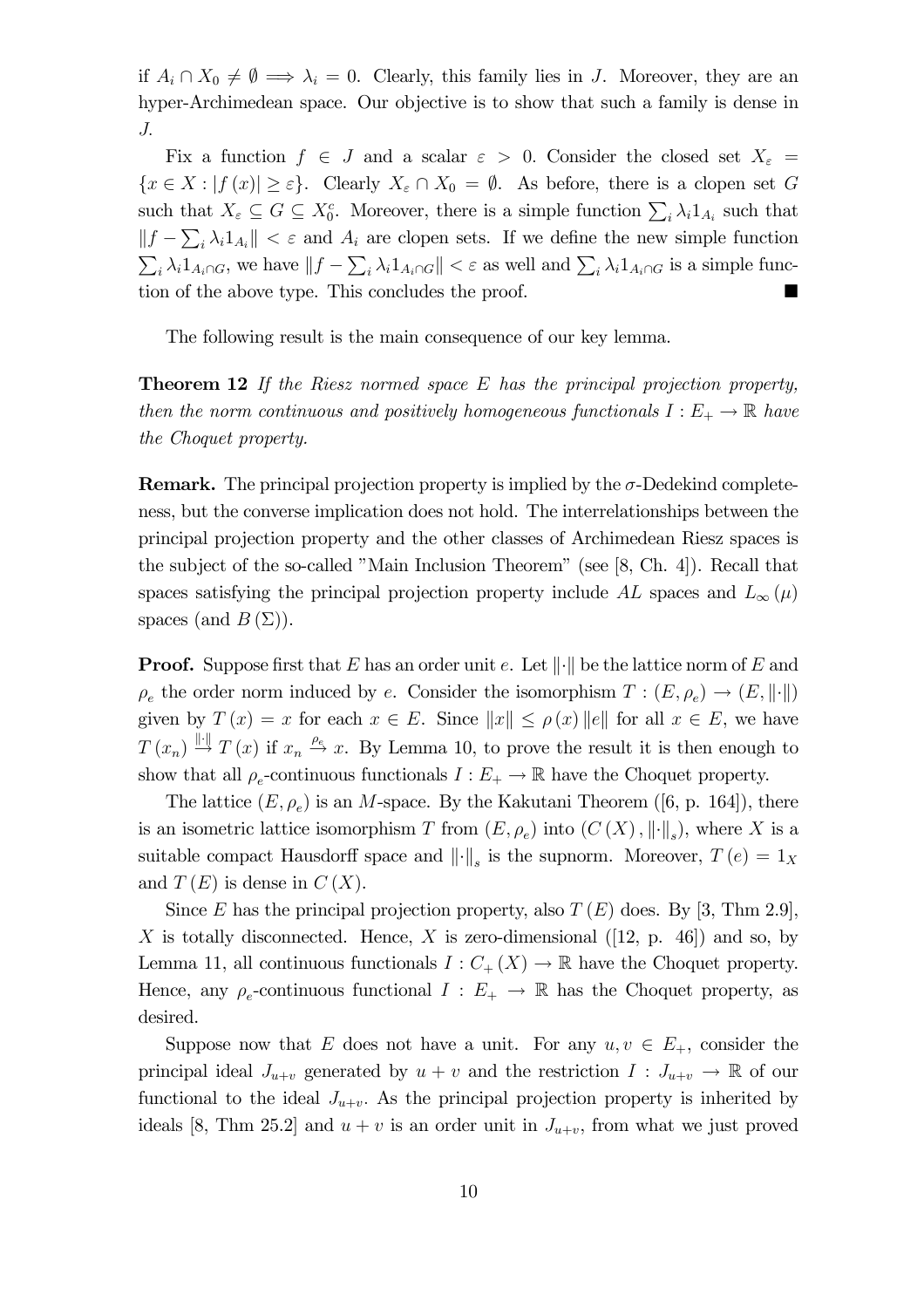before,  $I: J_{u+v} \to \mathbb{R}$  is superadditive, provided I is supermodular and linearly homogeneous. In particular, as  $u, v \in J_{u+v}$ , we have  $I(u + v) \ge I(u) + I(v)$ .

Spaces  $C(K)$ , with K compact, having the principal property are those for which K is  $\sigma$ -Stonian ([11, Prop. 2.1.5]). Therefore, Theorem 12 covers few AM spaces, and it has eluded us whether the Choquet property is valid for continuous functionals defined over general AM spaces.

#### 6 The Semicontinuous Case

In the previous section we have investigated the Choquet property for continuous functionals. The next theorem considers this property for functionals that are only semicontinuous.

**Theorem 13** If E is an AL space, then the upper semicontinuous and positively homogeneous functionals  $I : E_+ \to \mathbb{R}$  have the Choquet property. The same property holds for Banach lattices having a p additive norm, with  $p > 1$ , and for  $L_{\infty}(\mu)$ spaces with  $\mu$  finite.

**Proof.** Observe that the upper semicontinuity of I at 0 and the property  $I(\alpha u) =$  $\alpha I(u)$  imply that  $I(u) \leq L||u||$  for all  $u \in E_+$  for some  $L \geq 0$ . Moreover, by the Kakutani Representation Theorem [11, Thm 2.7.1]  $E$  is isometrically isomorphic to some  $L_1(\mu)$  space of functions.

Step 1. The norm  $\|\cdot\|$  is "modular" over E, namely,  $\|x \wedge y\| + \|x \vee y\| = \|x\| + \|y\|$ holds for all  $x, y \in E$ . Actually, from the obvious identities

$$
(x \wedge y)^{+}
$$
 =  $x^{+} \wedge y^{+}$ ,  $(x \wedge y)^{-}$  =  $x^{-} \vee y^{-}$   
\n $(x \vee y)^{+}$  =  $x^{+} \vee y^{+}$ ,  $(x \vee y)^{-}$  =  $x^{-} \wedge y^{-}$ ,

we obtain

$$
|x \wedge y| = x^+ \wedge y^+ + x^- \vee y^-, \quad |x \vee y| = x^+ \vee y^+ + x^- \wedge y^-.
$$

Hence,

$$
||x \wedge y|| + ||x \vee y|| = ||x^+ \wedge y^+|| + ||x^- \vee y^-||
$$
  
+ 
$$
||x^+ \vee y^+|| + ||x^- \wedge y^-|| = ||x| + |y|| = ||x|| + ||y||
$$

where the property of additivity over  $E_{+}$  for the norm is repeatedly used.

Step 2. The norm  $\lVert \cdot \rVert$  is ultramodular over E (see [9]). Namely,

$$
||x + h|| - ||x|| \le ||y + h|| - ||y|| \tag{4}
$$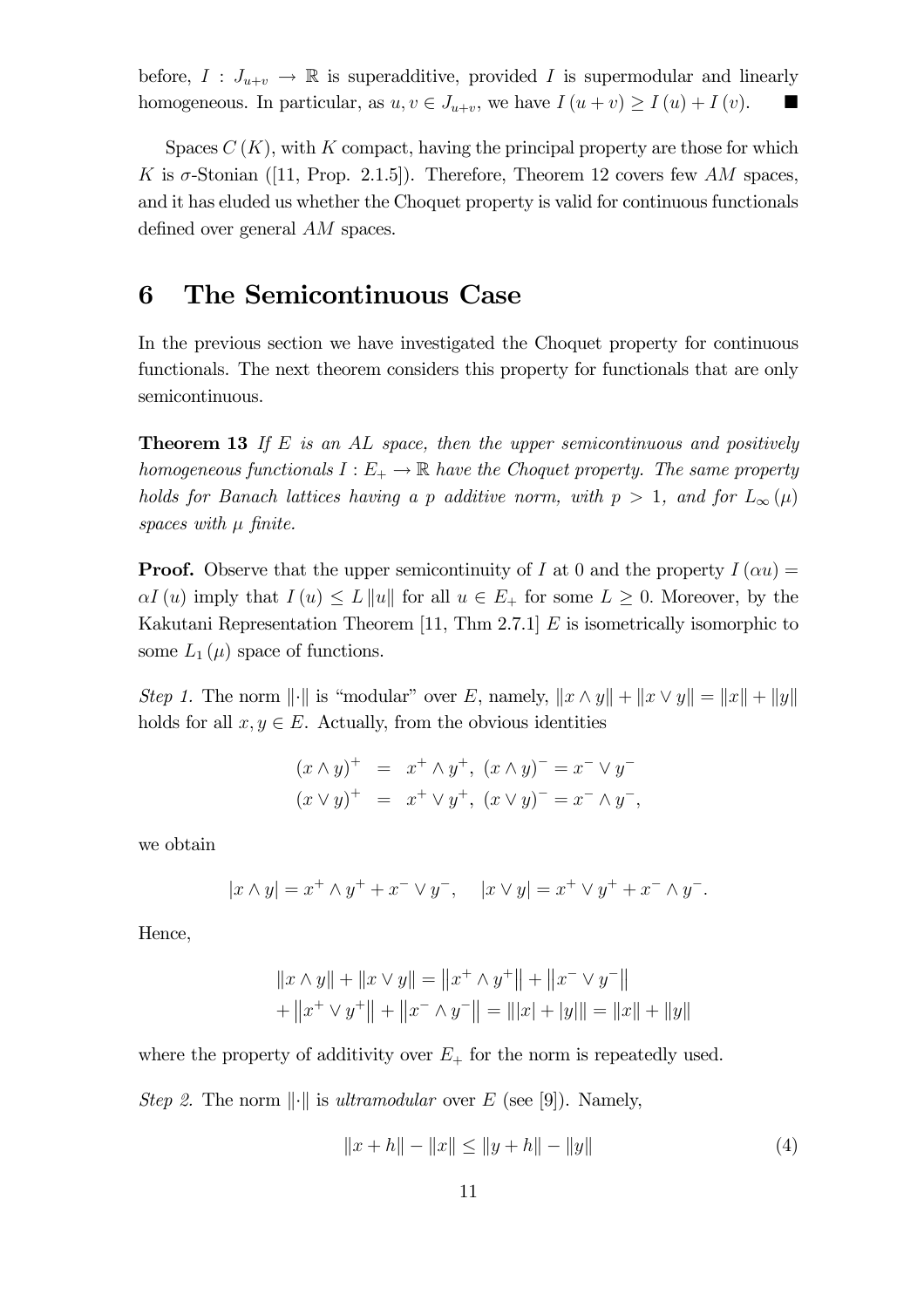holds for all  $x \leq y$  in E and all  $h \in E_+$ . For, this ultramodularity property holds for the function  $t \to |t|$ , as it is convex. Hence, by representing the elements of E by functions, we have that

$$
|x(t) + h(t)| - |x(t)| \le |y(t) + h(t)| - |y(t)|
$$

for  $x \leq y$  and  $h \geq 0$ . By integration,

$$
\int |x(t) + h(t)| \mu(dt) - \int |x(t)| \mu(dt) \n\leq \int |y(t) + h(t)| \mu(dt) - \int |y(t)| \mu(dt),
$$

which yields (4).

Step 3. We now show that the function  $(x, y) \to ||x - y||$  from  $E \times E \to \mathbb{R}$  is submodular. Actually, by Step 1, the maps  $x \to \|x - y\|$  and  $y \to \|x - y\|$  are modular. Hence, by [13, Thm 2.6.2] it suffices to check that  $||x - y||$  has decreasing differences. That is, the function  $x \to \|x - y_2\| - \|x - y_1\|$  decreases for all  $y_2 \ge y_1$ . Namely,

$$
||x + h - y_2|| - ||x + h - y_1|| - ||x - y_2|| + ||x - y_1|| \le 0
$$

for  $h \geq 0$  and  $y_2 \geq y_1$ . By setting  $x' = x - y_2$  and  $y' = x - y_1$ , this inequality follows from  $(4)$ .

Step 4. Define the sequence of functionals

$$
I_n(x) = \sup_{y \in E_+} [I(y) - n \|x - y\|]
$$
 (5)

over  $E_+$ . By virtue of  $I(u) \leq L||u||$ ,  $I_n$  are finitely-valued for  $n \geq L$ . Clearly,  $I_n$ are Lipschitz continuous and positively homogeneous. Moreover,  $I_n \geq I$  and the sequence decreases. Let us prove that  $I_n(x) \downarrow I(x)$ . Fix x and  $\varepsilon > 0$ . Then, for all  $n \geq L$ , there is a sequence  $y_n \in E_+$  such that

$$
n \|x - y_n\| \leq I(y_n) - I_n(x) + \varepsilon \leq L \|y_n\| - I_n(x) + \varepsilon
$$
  

$$
\leq L \|y_n\| - I(x) + \varepsilon.
$$

As  $||y_n|| \le ||y_n - x|| + ||x||$ , we have  $(n - L) ||x - y_n|| \le L ||x|| - I(x) + \varepsilon$ . Hence,  $||x - y_n|| \to 0$  as  $n \to \infty$ . Now, from

$$
I(y_n) \ge I(y_n) - n \|x - y_n\| \ge I_n(x) - \varepsilon,
$$

by the upper semicontinuity,

$$
I(x) \ge \limsup_{n} I(y_n) \ge \lim_{n} I_n(x) - \varepsilon
$$

and we conclude that  $I_n(x) \downarrow I(x)$  for all  $x \in E_+$ .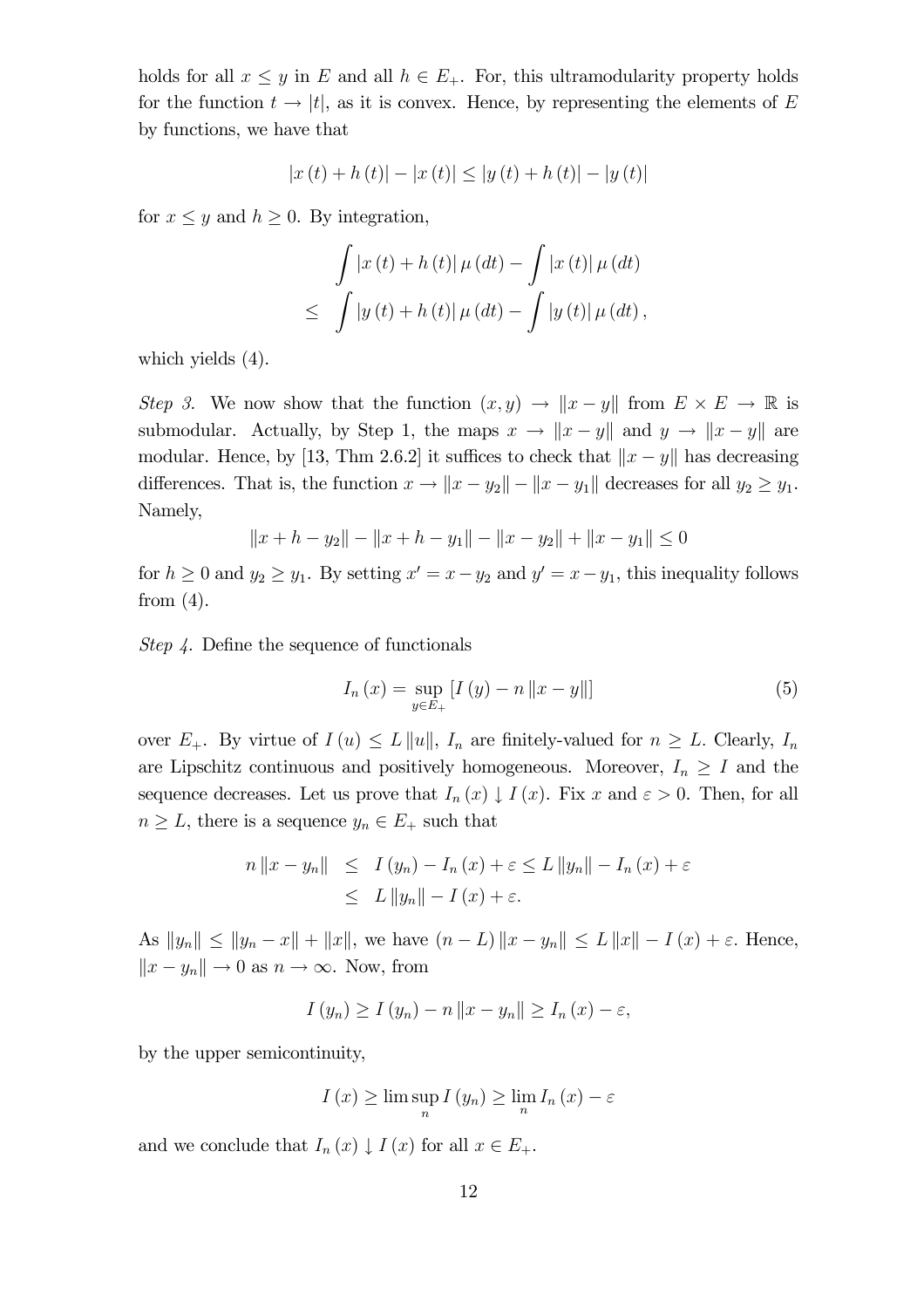Step 5. To conclude the proof, we observe that  $I_n$  are supermodular. For, given that the map  $(x, y) \rightarrow I(y) - n \|x - y\|$  is supermodular by Step 3, the sup is supermodular by [13, Thm 2.7.6]. We infer that each  $I_n$  is superadditive, by Theorem 12. From  $I_n(a + b) \geq I_n(a) + I_n(b)$ , by taking the limit we have  $I(a + b) \geq$  $I(a) + I(b).$ 

Step 6. If E is a Banach lattice with a p-additive norm, then E is isometrically isomorphic to  $L_p(X, \Sigma, \mu)$  (see [1, Th. 3.34]). As  $L_p(X, \Sigma, \mu) \subset L_p(X, \Sigma, \mu)$  is a projection band in  $L_1(X, \Sigma, \mu)$ , the band projection  $P: L_1(X, \Sigma, \mu) \to L_p(X, \Sigma, \mu)$ is an onto homomorphism. P is continuous, as  $||Pf|| \le ||f||$ . Hence, the result follows by Lemma 10. The same argument holds for  $L_{\infty}(\mu)$ , which is a projection band in  $L_1(\mu)$ , provided  $\mu$  is finite.

#### 7 Translation Invariant Functionals

In this last section we consider the class of translation invariant functionals. For these functionals the relations between supermodularity and concavity turn out to be similar to the ones that we have established in the previous sections for positively homogeneous functions. For brevity, we do not detail all such properties, but we limit ourselves to state and prove the counterparts of Theorems 3 and 8, leaving to the interested reader the counterparts of the other results proved in Sections 5 and 6.

We begin with the counterpart of Theorem 3. Here we consider both functionals defined on the positive cone  $\mathbb{R}^n_+$  and functionals defined on the entire space  $\mathbb{R}^n$ .

**Theorem 14** The translation invariant functionals  $I : \mathbb{R}^n \to \mathbb{R}$  have the Choquet property, as well as the translation invariant functionals  $I: \mathbb{R}^n_+ \to \mathbb{R}$ .

In other words, both a translation invariant functional  $I : \mathbb{R}^n \to \mathbb{R}$  and a translation invariant functional  $I : \mathbb{R}^n_+ \to \mathbb{R}$  is concave whenever it is supermodular. Observe that if in the definition of translation invariance we do not require e to be an order unit, then Theorem 14 fails. In fact, consider  $I(x, y) = x + \phi(y)$  over  $\mathbb{R}^2$ , where  $\phi$  is not concave. The function I is both translation invariant, with  $e = (1, 0)$ , and supermodular, but it is not concave.

**Proof.** Begin with  $I : \mathbb{R}^n \to \mathbb{R}$ . As it is translation invariant, there is  $u \in$  $\mathbb{R}_{++}^n = \{x \in \mathbb{R}_+^n : x_i > 0 \,\forall i = 1, ..., n\}$  such that  $I(x + \alpha u) = I(x) + \alpha I(u)$  for all  $x \in \mathbb{R}^n$  and all  $\alpha \in \mathbb{R}$ . Let  $e = (1, 1, ..., 1)$ , the new function  $\tilde{I}(x) = I(ux)$ , where  $ux = (u_i x_i)_{i=1}^n$ , satisfies  $\widetilde{I}(x + \alpha e) = \widetilde{I}(x) + \alpha \widetilde{I}(e)$ . As  $u_i > 0$  for all *i*, we can assume  $u = e$ , w.l.o.g. Moreover, by normalizing the function, we can always set  $I(e)=1, -1, 0$ . Our proof goes through in the similar way in all these three cases. We shall set  $I(e)=1$ , namely,  $I(x + \alpha e) = I(x) + \alpha$ .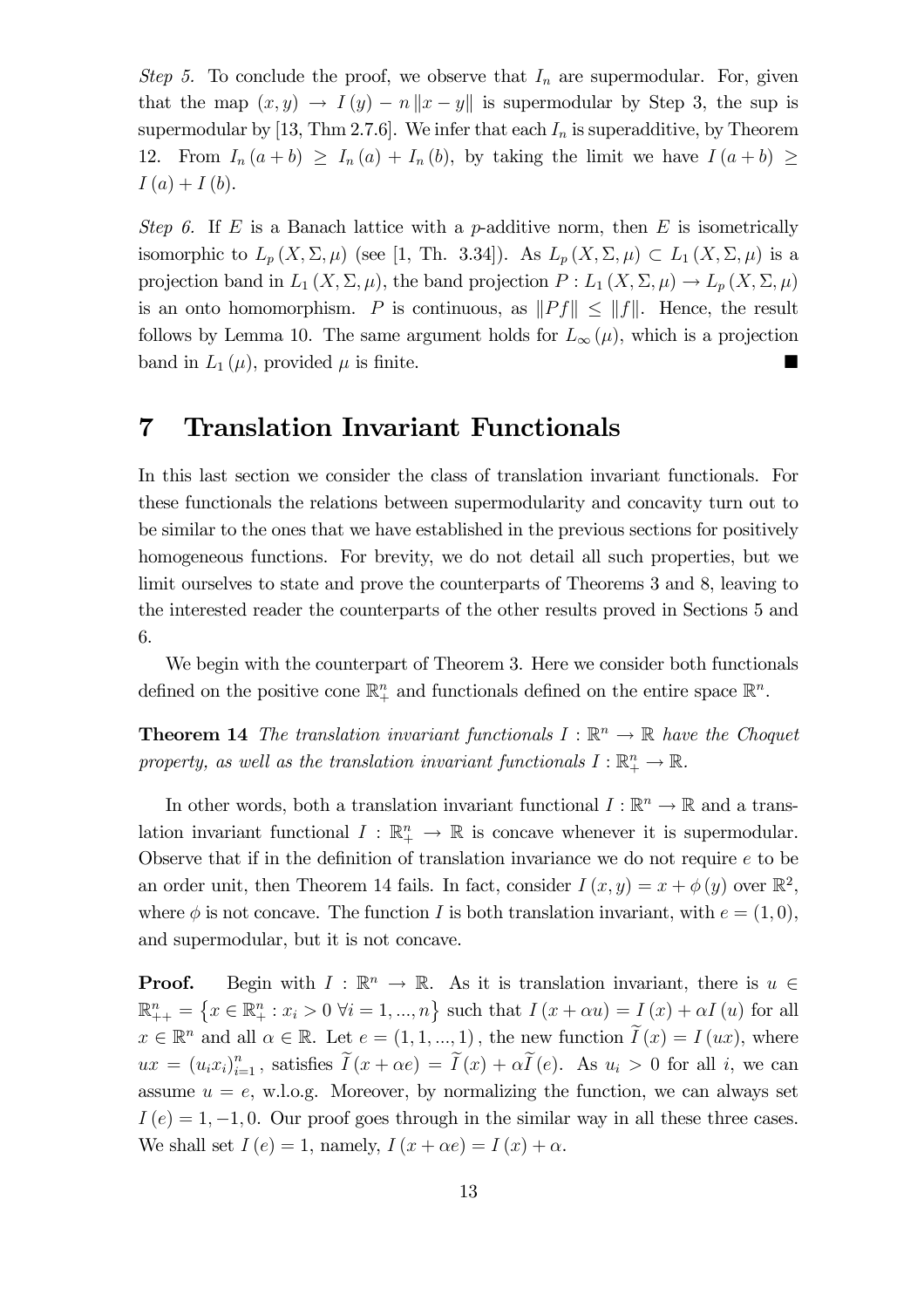The proof proceeds by induction. As it is trivially true for  $n = 1$ , we show that it holds in  $\mathbb{R}^{n+1}$  provided it is true in  $\mathbb{R}^n$ . In the sequel, we shall adopt the following notation. Vectors in  $\mathbb{R}^{n+1}$  are denoted by  $\overline{x}$  and the following decompositions are used:  $\overline{x} \equiv (x_0, x) \equiv (x_0, x_1, x')$ , with  $x \in \mathbb{R}^n$  and  $x' \in \mathbb{R}^{n-1}$ . Note further that  $(x_0, x_1, x')$  is understood as  $(x_0, x_1)$ , when  $n = 2$ .

If  $I(x_0, x_1, x')$  is a function over  $\mathbb{R}^{n+1}$ , and  $c \in \mathbb{R}$ ,  $I_c : \mathbb{R}^n \to \mathbb{R}$  denotes the function  $I_c(x_0, x') = I(x_0, x_0 + c, x')$ . Clearly,  $I_c$  is translation invariant and supermodular whenever  $I$  is.

Since  $I(x_0, x) = I(0, x - x_0e) + x_0$ , where  $e = (1, 1, ..., 1) \in \mathbb{R}^n$ , to prove the theorem it suffices to show that  $I(0, x)$  is concave.

Take any two points  $(0, u) \equiv (0, u_1, u')$  and  $(0, v) \equiv (0, v_1, v')$  of  $\mathbb{R}^{n+1}$ . By Lemma 16-(iii), there are  $\sigma_1, \sigma_2, \lambda, \mu$  such that

$$
\frac{1}{2}(0, u_1) + \frac{1}{2}(0, v_1) + \sigma_1(1, 1) = [(0, u_1) + \lambda(1, 1)] \wedge [(0, v_1) + \mu(1, 1)]
$$
  

$$
\frac{1}{2}(0, u_1) + \frac{1}{2}(0, v_1) + \sigma_2(1, 1) = [(0, u_1) + \lambda(1, 1)] \vee [(0, v_1) + \mu(1, 1)]
$$

with  $\sigma_1 + \sigma_2 = \lambda + \mu$ . Hence, by considering the two points  $\overline{a} = (a_0, a_1, a')$  and  $\overline{b} = (b_0, b_1, b')$  in  $\mathbb{R}^{n+1}$ , defined by,

$$
\overline{a} = [(0, u) + \lambda e] \wedge [(0, v) + \mu e],
$$
  

$$
\overline{b} = [(0, u) + \lambda e] \vee [(0, v) + \mu e],
$$

where  $\lambda$  and  $\mu$  are as above, we obtain

$$
a_0 = \sigma_1, \quad a_1 = \sigma_1 + 2^{-1} (u_1 + v_1)
$$
  
\n
$$
b_0 = \sigma_2, \quad b_1 = \sigma_2 + 2^{-1} (u_1 + v_1).
$$
\n(6)

If we set  $c = 2^{-1} (u_1 + v_1)$ , (6) implies that  $I(\bar{a}) = I_c(\sigma_1, a')$  and  $I(\bar{b}) = I_c(\sigma_2, b')$ . As the function  $I_c$  is concave by assumption, we have

$$
I_c\left(\frac{1}{2}(\sigma_1+\sigma_2),\frac{1}{2}(a'+b')\right) \geq \frac{1}{2}I_c(\sigma_1,a') + \frac{1}{2}I_c(\sigma_2,b') =
$$
\n
$$
\frac{1}{2}I(\overline{a}) + \frac{1}{2}I(\overline{b}) \geq \frac{1}{2}I((0,u) + \lambda e) + \frac{1}{2}I((0,v) + \mu e)
$$
\n
$$
= \frac{1}{2}I(0,u) + \frac{1}{2}I(0,v) + \frac{1}{2}(\lambda + \mu),
$$
\n(7)

where in the second line it is used the fact that  $I$  is supermodular.

On the other hand, the first term of (7) equals

$$
I\left(\frac{1}{2}(\sigma_1+\sigma_2),\frac{1}{2}(\sigma_1+\sigma_2)+\frac{1}{2}(u_1+v_1),\frac{1}{2}(u'+v')+\frac{1}{2}(\lambda+\mu)e'\right)
$$
  
=  $I\left(0,\frac{1}{2}(u+v)\right)+\frac{1}{2}(\lambda+\mu),$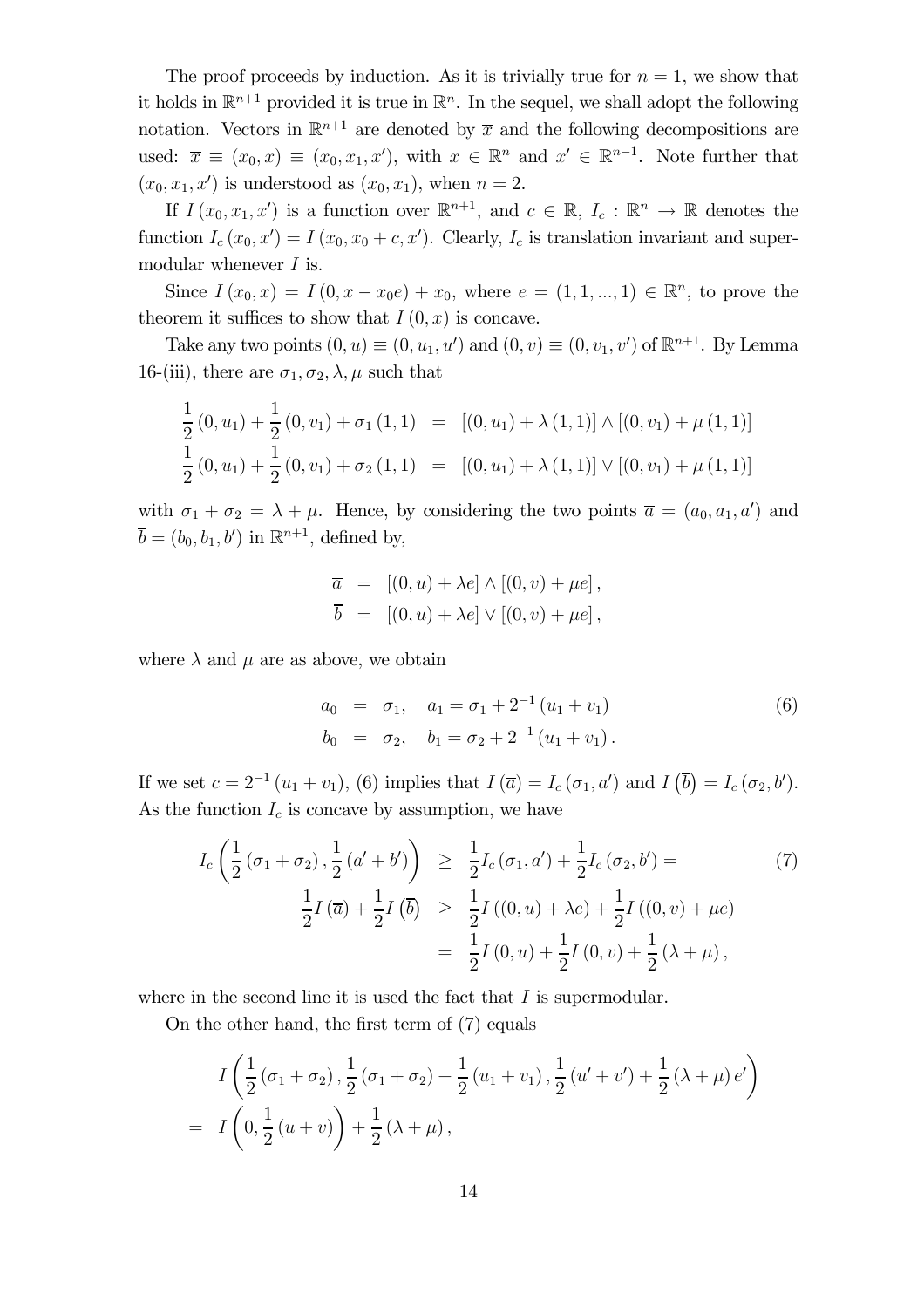as  $\sigma_1 + \sigma_2 = \lambda + \mu$ . Consequently,

$$
I(0,2^{-1}(u+v)) \ge 2^{-1}I(0,u) + 2^{-1}I(0,v),
$$

and so the function  $I(0, x)$  is mid-concave. By [4, Thm 111],  $I(0, x)$  is concave since  $I(0, x)$  is bounded from below by Lemma 4. This proves the Theorem for the case  $I: \mathbb{R}^n \to \mathbb{R}$ .

Consider now a translation invariant and supermodular functional  $I: \mathbb{R}^n_+ \to \mathbb{R}$ . By Lemma 1, there exists a translation invariant and supermodular extension  $I$ :  $\mathbb{R}^n \to \mathbb{R}$ . By what it has been just proved,  $\overline{I}$  is concave, and so  $I$  is.

Clearly the analogous property established in Proposition 5 holds: any translation invariant and concave function on  $\mathbb{R}^2$  is supermodular. We omit the simple proof based on the property that for any two vectors  $u, v \in \mathbb{R}^2$ , we have  $u \wedge v + \sigma e = \alpha u + \overline{\alpha}v$ for some  $\sigma \geq 0$  and  $\alpha \in [0, 1]$ .

We close with the counterpart of Theorem 8.

**Theorem 15** For a Riesz space  $E$  with order unit, the following conditions are equivalent:

- (i) is hyper-Archimedean,
- (ii) the translation invariant functionals  $I : E_+ \to \mathbb{R}$  have the Choquet property,
- (iii) the translation invariant functionals  $I : E \to \mathbb{R}$  have the Choquet property.

**Proof.** The equivalence of (ii) and (iii) follows from Lemma 1. The proof that (i) and (iii) are equivalent is rather similar to that of Theorem 8, and so we only mention the points at which they differ. In the first implication we assume per  $contra$  that  $E$  is not hyper-Archimedean. The proof then goes on in constructing a functional that is not concave, though translation invariant and supermodular. This is obtained by of the same quotient map  $\pi : E \to E/P$  of Theorem 8. Note that if e is an order unit of  $E$ , then  $[e]$  is an order unit of the quotient space  $E/P$ . Pick a point  $[u] \in E/P$  linearly independent of  $[e]$ , and construct two linear functionals  $L_1$  and  $L_2$  over  $E/P$  such that  $L_1([u]) = -1$ ,  $L_1([e]) = 1$ ,  $L_2([u]) = 1$ and  $L_2([e]) = 1$ . The functional  $(L_1 \vee L_2)(x)$  is translation invariant with respect [e] and trivially supermodular. Note that  $(L_1 \vee L_2)$   $(-[u]) = 1$ ,  $(L_1 \vee L_2)$   $([u]) = 1$ and  $(L_1 \vee L_2)$   $(2^{-1} [u] - 2^{-1} [u]) = 0$ . Therefore,  $L_1 \vee L_2$  is not concave.

As to converse, it suffices to prove here that the Riesz subspace  $E[u, v, e]$  is finite-dimensional, where  $e$  is the order unit.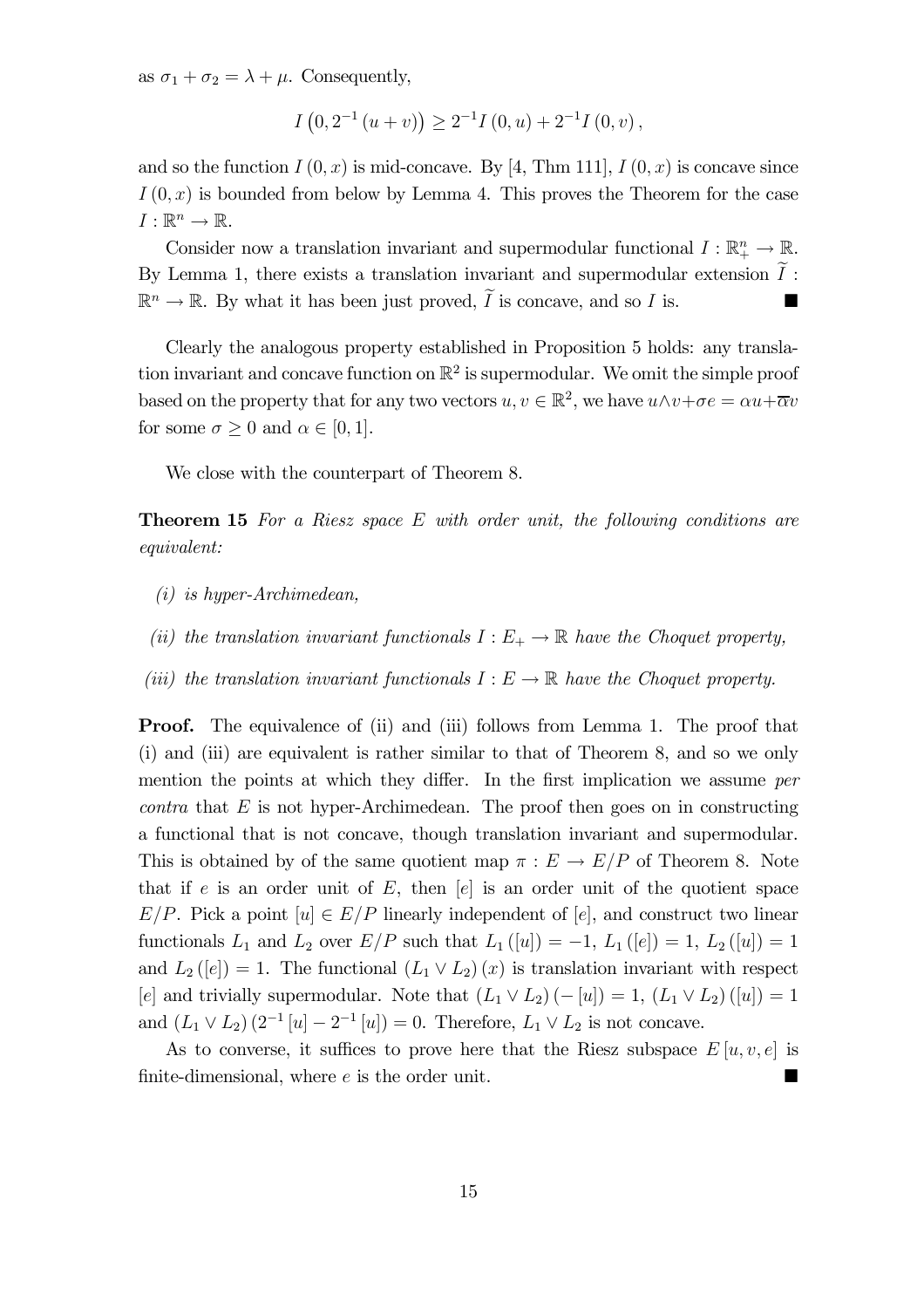## 8 Appendix: The Space  $\mathbb{R}^2$

The space  $\mathbb{R}^2$  plays a fundamental role in view of the geometrical properties described below. Property (ii) below is closely related to König's construction, while (iii) is its translation invariant counterpart.

**Lemma 16** (i) For all  $u, v \in \mathbb{R}^2_+$  there is some  $\sigma \in [0, 1]$  and  $\alpha \in [0, 1]$ , such that

$$
u \wedge v = \sigma \left( \alpha u + \overline{\alpha} v \right). \tag{8}
$$

If  $u \wedge v \neq 0$  and u, v are linearly independent,  $\sigma$  and  $\alpha$  are uniquely determined. (ii) For all  $u, v \in \mathbb{R}^2_+$  there is a unique  $\alpha \in [0, 1]$  and  $\sigma \in [0, 1]$  such that

$$
\alpha u \wedge \overline{\alpha} v = \sigma \left( \alpha u \vee \overline{\alpha} v \right). \tag{9}
$$

If in addition  $u, v \in \mathbb{R}^2_{++}$ , then  $\alpha \in (0, 1)$ . More precisely,

$$
\alpha = \frac{\sqrt{v_1 v_2}}{\sqrt{u_1 u_2} + \sqrt{v_1 v_2}}
$$

$$
\sigma = \frac{\sqrt{u_1 v_2} \wedge \sqrt{v_1 u_2}}{\sqrt{u_1 v_2} \vee \sqrt{v_1 u_2}}.
$$

(iii) For all  $u, v \in \mathbb{R}^2$ , there are  $\sigma_1, \sigma_2, \lambda, \mu \in \mathbb{R}$ , with  $\sigma_2 \geq \sigma_1$  and  $\sigma_1 + \sigma_2 = \lambda + \mu$ , such that

$$
\frac{1}{2}(u+v) + \sigma_1 e = (u + \lambda e) \wedge (v + \mu e)
$$
\n
$$
\frac{1}{2}(u+v) + \sigma_2 e = (u + \lambda e) \vee (v + \mu e)
$$
\n(10)

where  $e = (1, 1)$ .

**Proof.** (i) If  $u \wedge v = 0$ , set  $\sigma = 0$ . If u and v are comparable, set  $\sigma = 1$  and  $\alpha \in \{0,1\}$ . Hence, it remains to check it when  $u = (u_1, u_2)$  and  $v = (v_1, v_2)$ , with  $u_1 < v_1, v_2 < u_2$  and  $u_1, v_2$  not both equal to 0. Clearly  $\sigma \neq 0$ , in this case. Suppose first that  $u_1, v_2 > 0$ . For (8) holds, it must be

$$
\frac{1}{\sigma} = \frac{\alpha u_1 + \overline{\alpha} v_1}{u_1} = \frac{\alpha u_2 + \overline{\alpha} v_2}{v_2}.
$$
\n(11)

The function  $\varphi(\alpha) = (\alpha u_1 + \overline{\alpha} v_1) u_1^{-1}$  decreases, as  $\varphi(0) = v_1 u_1^{-1} > 1$  and  $\varphi(1) = 1$ . While the function  $\psi(\alpha) = (\alpha u_2 + \overline{\alpha}v_2) v_2^{-1}$  increases, as  $\psi(0) = 1$  and  $\psi(1) =$  $u_2v_2^{-1} > 1$ . Hence, a unique  $\alpha \in (0,1)$  exists such that  $\psi(\alpha) = \varphi(\alpha)$ . This  $\alpha$ , along with  $\sigma = \psi(\alpha)^{-1}$ , solves (8). By taking the inverse of (11), we can deal with the case in which either  $u_1$  or  $v_2$  vanishes. The uniqueness, when u and v are linearly independent, is obvious. Otherwise,  $u \wedge v = \sigma(\alpha u + \overline{\alpha}v) = \sigma_1(\alpha u + \overline{\alpha}v)$  which implies  $\sigma = \sigma_1$ .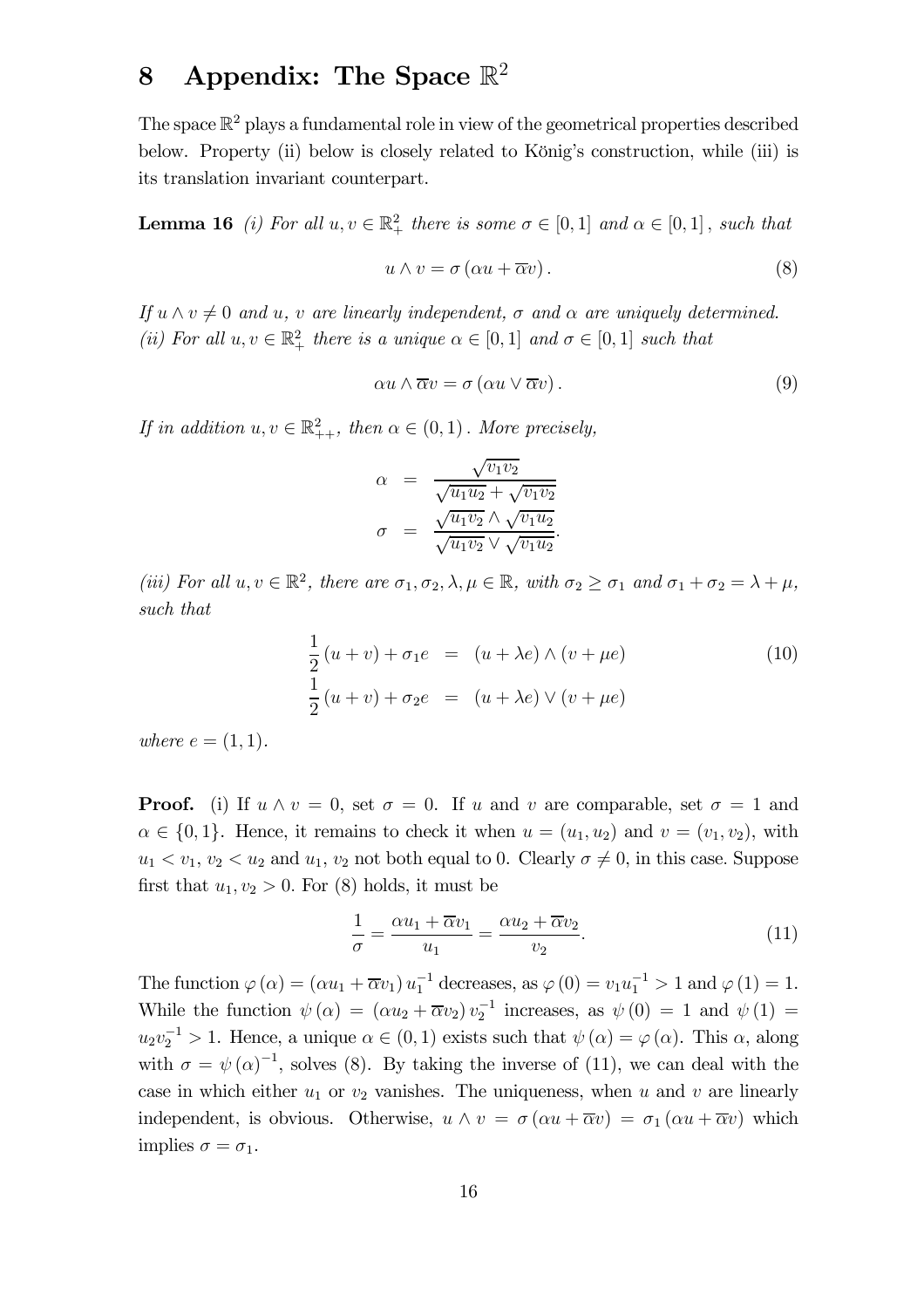(ii) This property has been proved by König [5]. It suffices to check that

$$
\sqrt{v_1v_2}u \wedge \sqrt{u_1u_2}v = (\sqrt{u_1v_2} \wedge \sqrt{v_1u_2}) \sqrt{uv}
$$
  

$$
\sqrt{v_1v_2}u \vee \sqrt{u_1u_2}v = (\sqrt{u_1v_2} \vee \sqrt{v_1u_2}) \sqrt{uv},
$$

where  $\sqrt{uv} = (\sqrt{u_1v_1}, \sqrt{u_2v_2}).$ 

(iii) It suffices to check that (10) is true by setting

$$
\lambda = -\mu = \frac{1}{4}(v_1 - u_1) + \frac{1}{4}(v_2 - u_2)
$$
  
\n
$$
\sigma_2 = -\sigma_1 = \frac{1}{4} |(v_2 - u_2) - (v_1 - u_1)|.
$$

 $\blacksquare$ 

#### References

- [1] C. D. Aliprantis, O. Burkinshaw, Locally Solid Riesz Spaces with Applications to Economics, American Mathematical Society, Providence, Rhode Island, 2003.
- [2] G. Choquet, Theory of Capacity, Annales Institute Fourier, 5, 131-295, 1953-4.
- [3] W. Filter, Representations of Archimedean Riesz spaces, Rocky Mountain Journal of Mathematics, 24, 771—851, 1994.
- [4] G. Hardy, J.E. Littlewood, and G. Polya, Inequalities, Cambridge University Press, Cambridge, 1934.
- [5] H. König, The (Sub/Super) Additivity Assertion of Choquet, Studia Mathematica, 157, 171-197, 2003.
- [6] G. Jameson, Ordered Linear Spaces, Springer-Verlag, Berlin, 1970.
- [7] W. A. J. Luxemburg and L. C. Moore, Archimedean Quotient Riesz Spaces, Duke Mathematical Journal, 34, 725—739, 1967.
- [8] W. A. J. Luxemburg and A. C. Zaanen, Riesz Spaces, vol. 1, North-Holland, Amsterdam, 1971.
- [9] M. Marinacci and L. Montrucchio, Ultramodular Functions, Mathematics of Operations Research, 30, 311-332, 2005.
- [10] M. Marinacci and L. Montrucchio, Introduction to the Mathematics of Ambiguity, in Uncertainty in Economic Theory, (I. Gilboa, ed.), Routledge, New York, 2004.
- [11] P. Meyer-Nieberg, Banach Lattices, Springer-Verlag, Berlin, 1991.